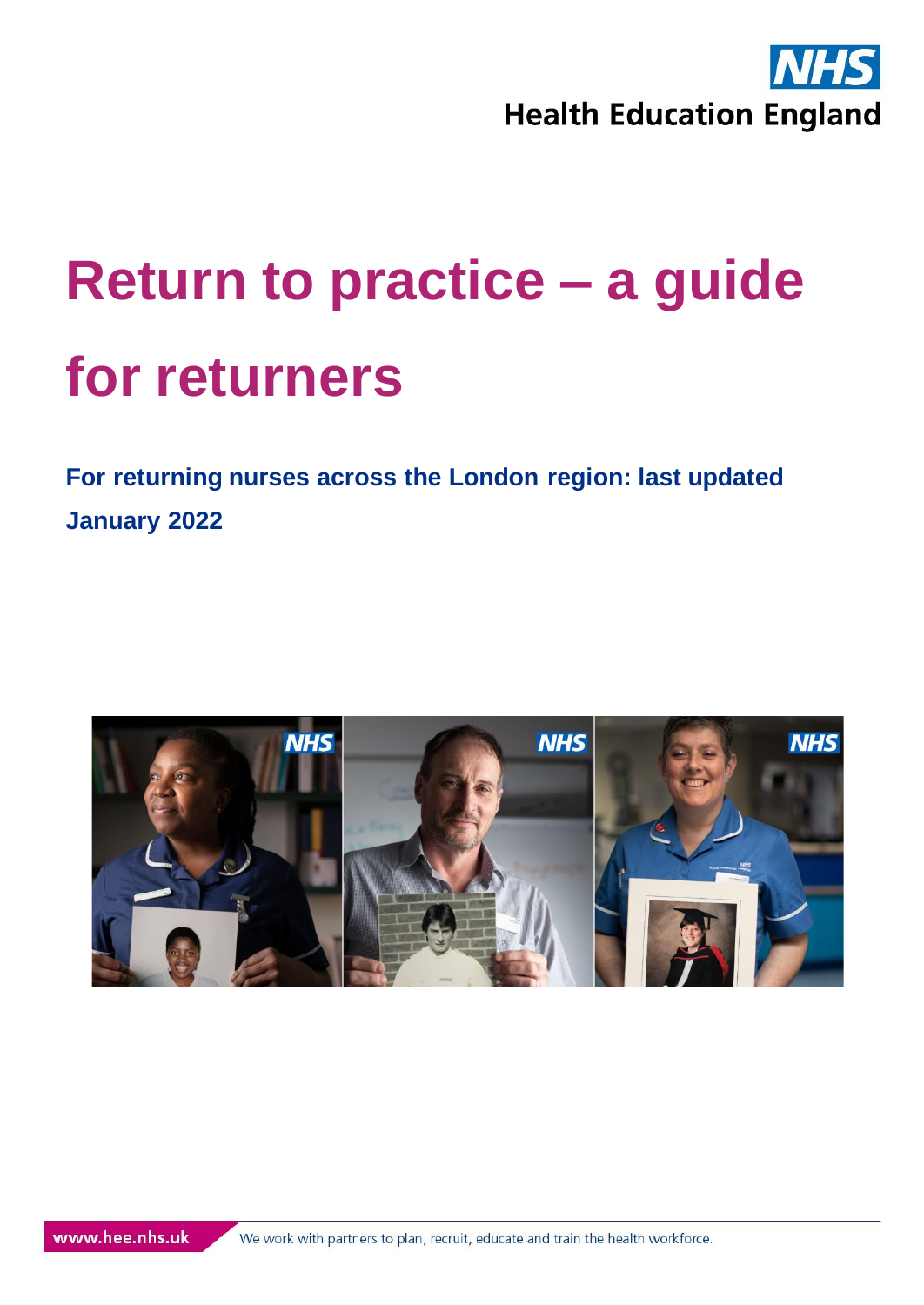# **Table of Contents**

| For returning nurses across the London region: last updated January 2022                      | 1              |
|-----------------------------------------------------------------------------------------------|----------------|
|                                                                                               |                |
|                                                                                               |                |
|                                                                                               |                |
|                                                                                               |                |
| Kingston and St Georges, University of London                                                 | 6              |
| University of Hertfordshire                                                                   | 6              |
| City University of London                                                                     | 6              |
| University of Greenwich                                                                       | 6              |
|                                                                                               |                |
| Option 1: Unpaid/voluntary placement route                                                    | $\overline{7}$ |
| Benefit of unpaid/voluntary placement route: flexibility                                      | $\overline{7}$ |
| Unpaid/voluntary placement application, recruitment, and selection process                    | $\overline{7}$ |
| Option 2: Paid/employer-led route                                                             | 8              |
| Benefit of paid/employer-led route: earn whilst you learn and guaranteed job security         | 9              |
| Paid/employer-led application, recruitment and selection process                              | 9              |
| What can I do to prepare for the literacy and numeracy tests and any interviews?              | 10             |
| Preparing for success: Literacy and Numeracy Tests                                            | 10             |
| Preparing for success: Your interview with the university and placement/employer              | 11             |
|                                                                                               |                |
| Your placement experience                                                                     | 12             |
| Recipe for successful learning                                                                | 13             |
|                                                                                               |                |
| Set reasonable expectations for yourself.                                                     | 14             |
| Think about the nurse you are now, not the nurse you were before your registration lapsed. 14 |                |
| Reflect                                                                                       | 14             |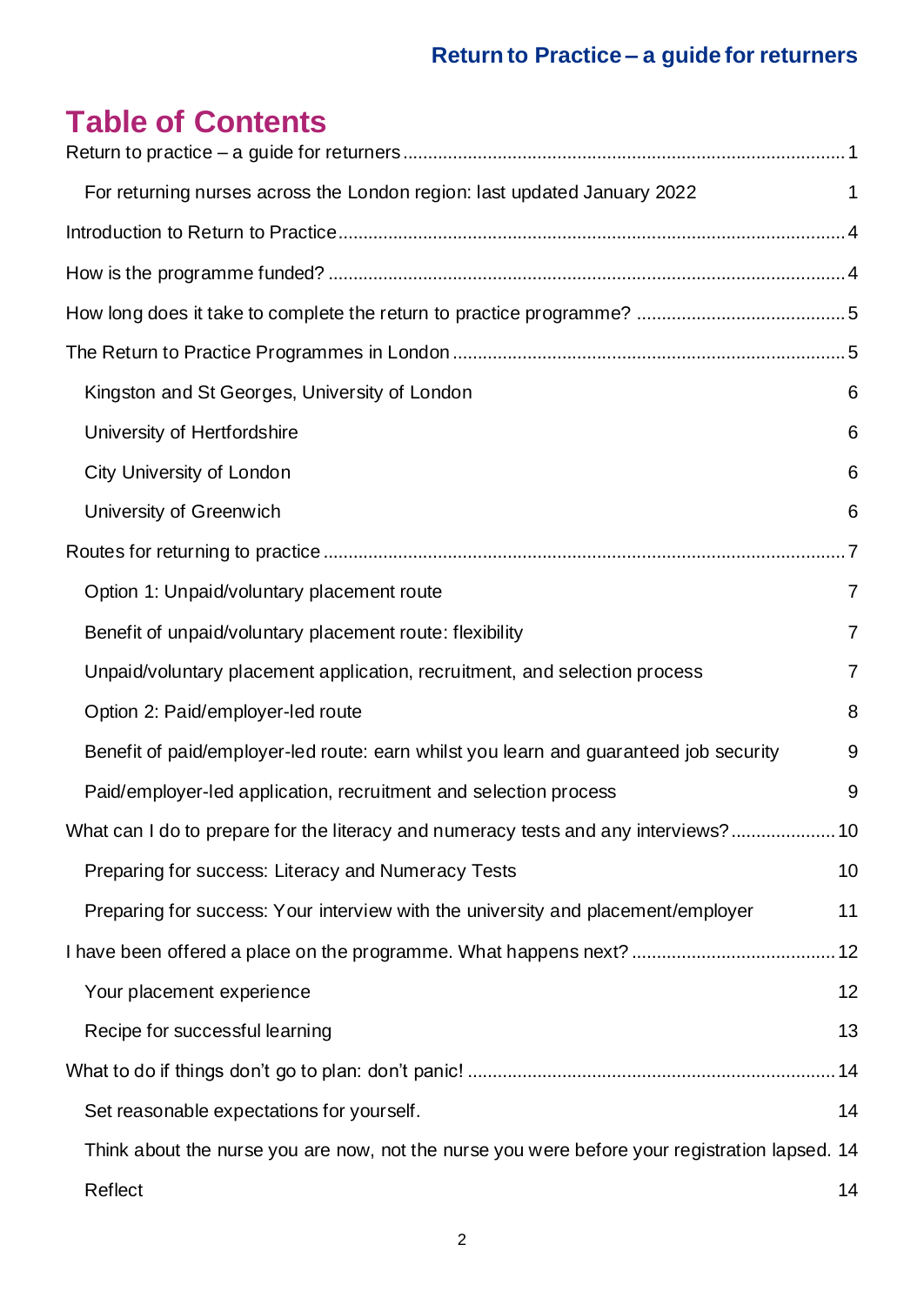| Be honest                                                               | 15 |
|-------------------------------------------------------------------------|----|
| Find different coping mechanisms to deal with problems.                 | 15 |
| Finally                                                                 | 15 |
|                                                                         |    |
|                                                                         |    |
| Part 1: Computer Based Test (CBT)                                       | 17 |
| Part 2: Objective Structured Clinical Examination (OSCE)                | 17 |
| Test of Competence funding option 1: Self-funded                        | 18 |
| Test of Competence funding option 2: employer funded                    | 18 |
|                                                                         |    |
|                                                                         | 22 |
| <b>Bureau Leads</b>                                                     | 22 |
| Health Education England London region contact                          | 22 |
| Health Education England regional contacts                              | 22 |
| University RtP Programme Leads                                          | 23 |
|                                                                         | 24 |
| Unpaid/voluntary placement return to practice case study: meet Kathleen | 24 |
| Paid/employer led return to practice case study: meet Mary              | 25 |
| Test of Competence case study: meet Sinead                              | 26 |
|                                                                         | 28 |
|                                                                         |    |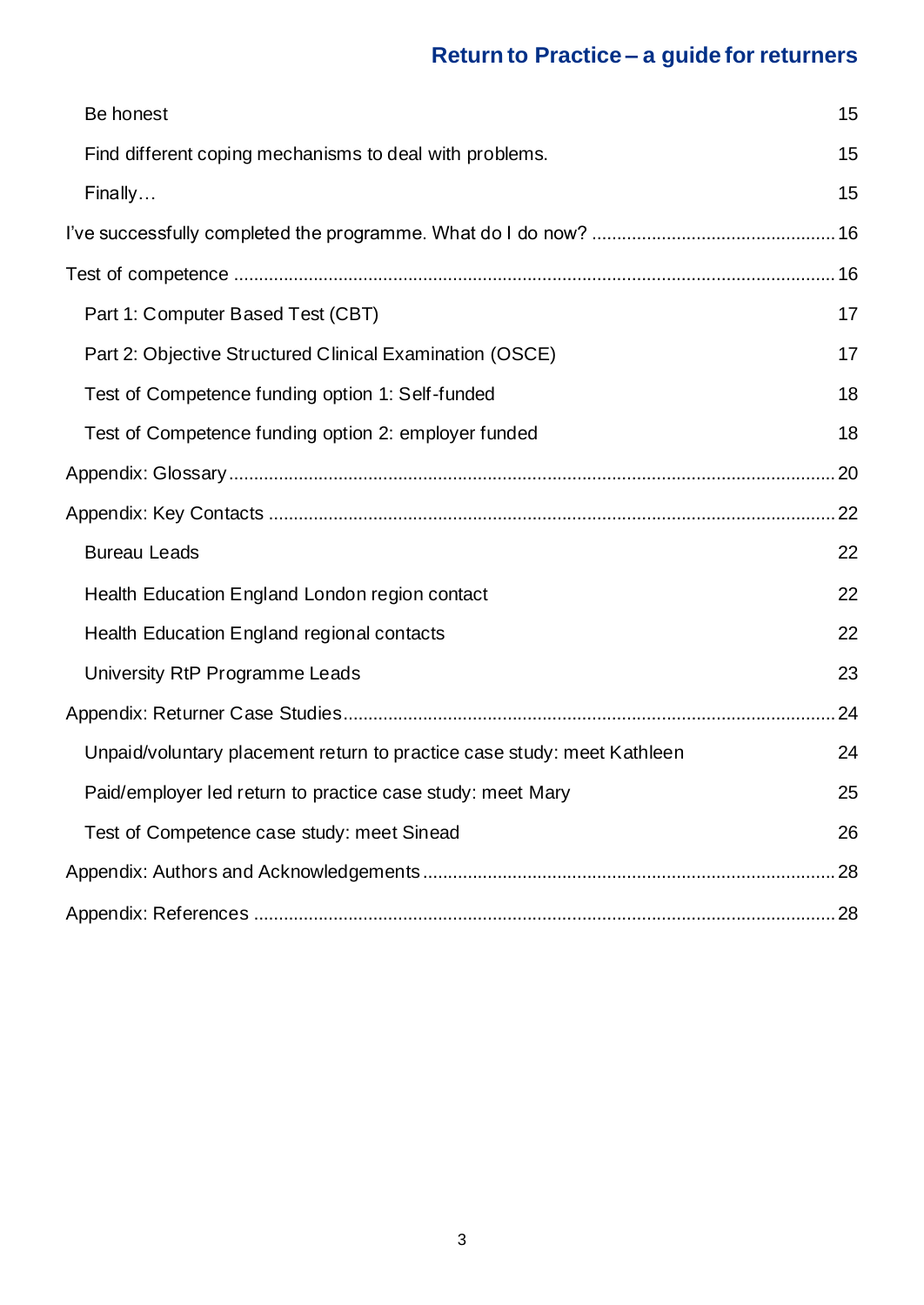# <span id="page-3-0"></span>**Introduction to Return to Practice**

The Return to Practice programme for nurses is run by Health Education England (HEE) and has so far supported nearly 8000 returning nurses since its inception in 2014, recognising that supporting experienced nurses to return to practice is an effective route to strengthen our workforce and bring expertise back into practice.

If you have left practice and are unable to meet the [readmission requirements](https://www.nmc.org.uk/registration/returning-to-the-register/checklist-of-requirements/) set out by the Nursing and Midwifery Council (NMC), the return to practice programme might be the right option for you.

Your wealth of experience and your life skills are vital for today's NHS and care sector. Colleagues in practice placement settings are ready to welcome you, make you part of the team and get you up and running as a registered nurse as quickly as possible.

Undertaking the RtP programme can feel like a daunting prospect when you have been away from nursing for a while, but we want to assure you that we understand the challenges, and the team will work with you to give you the best possible chance of success. There will be a huge body of goodwill, support and encouragement following you through the programme and the HEE London RtP team, your university, your practice educators and the RtP bureaus will support you if you are unsure about anything. In this guide, we will explain in detail the two different pathways to complete the RtP programme and provide information about the Test of Competence (ToC).

After successful completion of the programme and regaining NMC registration, you will be ready to take up a registered nursing role.

# <span id="page-3-1"></span>**How is the programme funded?**

HEE London will pay for the tuition fees associated with the programme and will also provide you with a bursary to cover any out-of-pocket expenses, such as book costs, travel and childcare, depending on the route you choose to return. Funding for both tuition fees and bursary are paid by HEE London directly to your chosen university, who then manages the transfer of the bursary to you. You are not expected to apply for this funding as it is managed between your university and HEE London for you.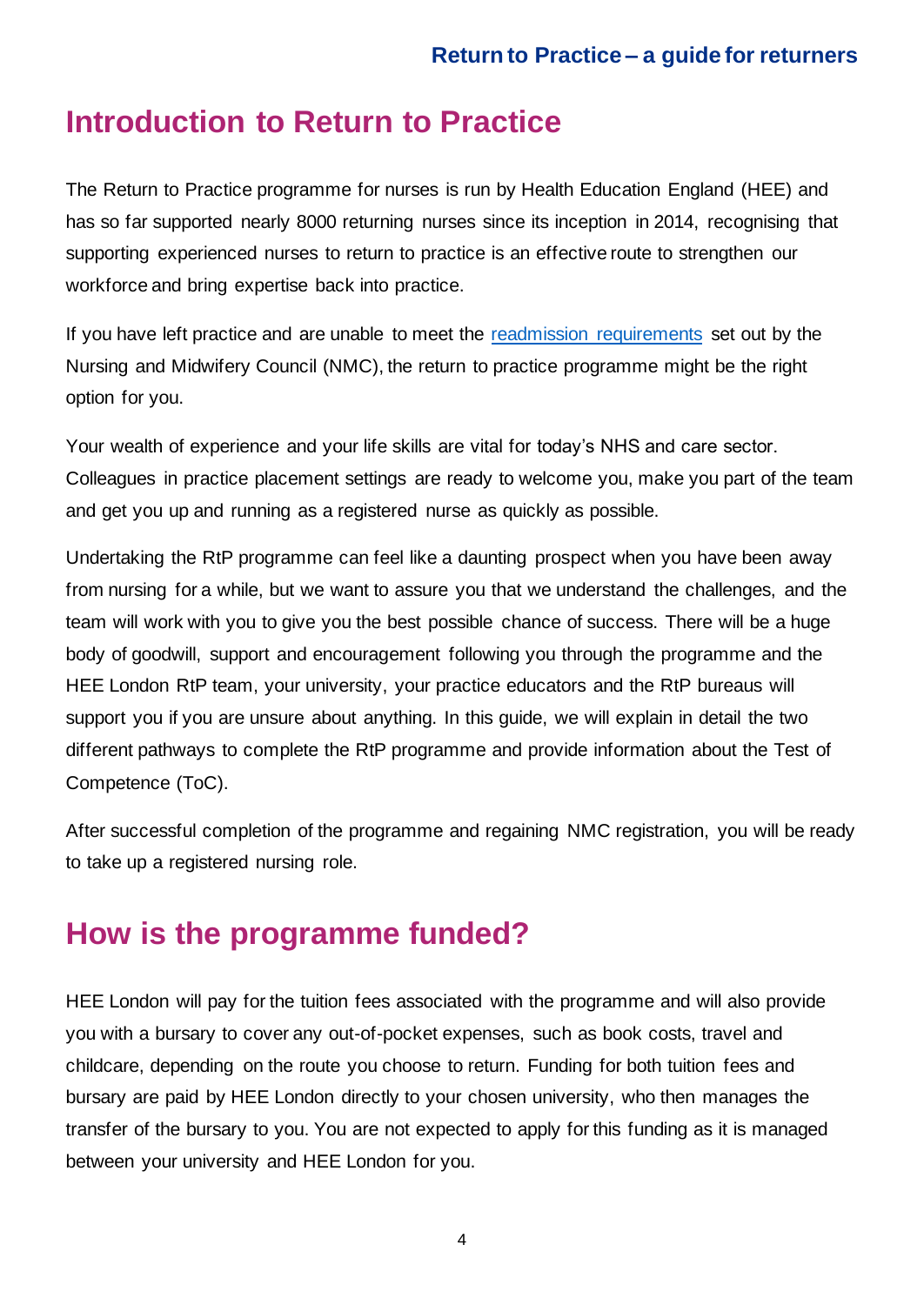# <span id="page-4-0"></span>**How long does it take to complete the return to practice programme?**

The programme usually takes between three and nine months to complete, depending on how long you have been away from practice and how quickly you complete your clinical competencies. The length of time required to complete the programme will be established during any interviews or discussions you have with your university and the placement provider.

# <span id="page-4-1"></span>**The Return to Practice Programmes in London**

The programme varies for each university, but as a standard, all programmes consist of theoretical study days at the university and a placement in a clinical setting to undertake practice-based learning.

There are separate return to practice programmes for each of the following fields of nursing:

- Adult Nursing
- Child Nursing
- Mental Health Nursing
- Learning Disability Nursing
- General Practice Nursing
- Specialist Community Public Health Nursing (this includes school nursing, health visitors, occupational health nursing, and family health nursing)

Please note that some universities run one cross-field programme, with specific input from staff from different fields as and when needed.

There are four universities that offer the RtP programme in London: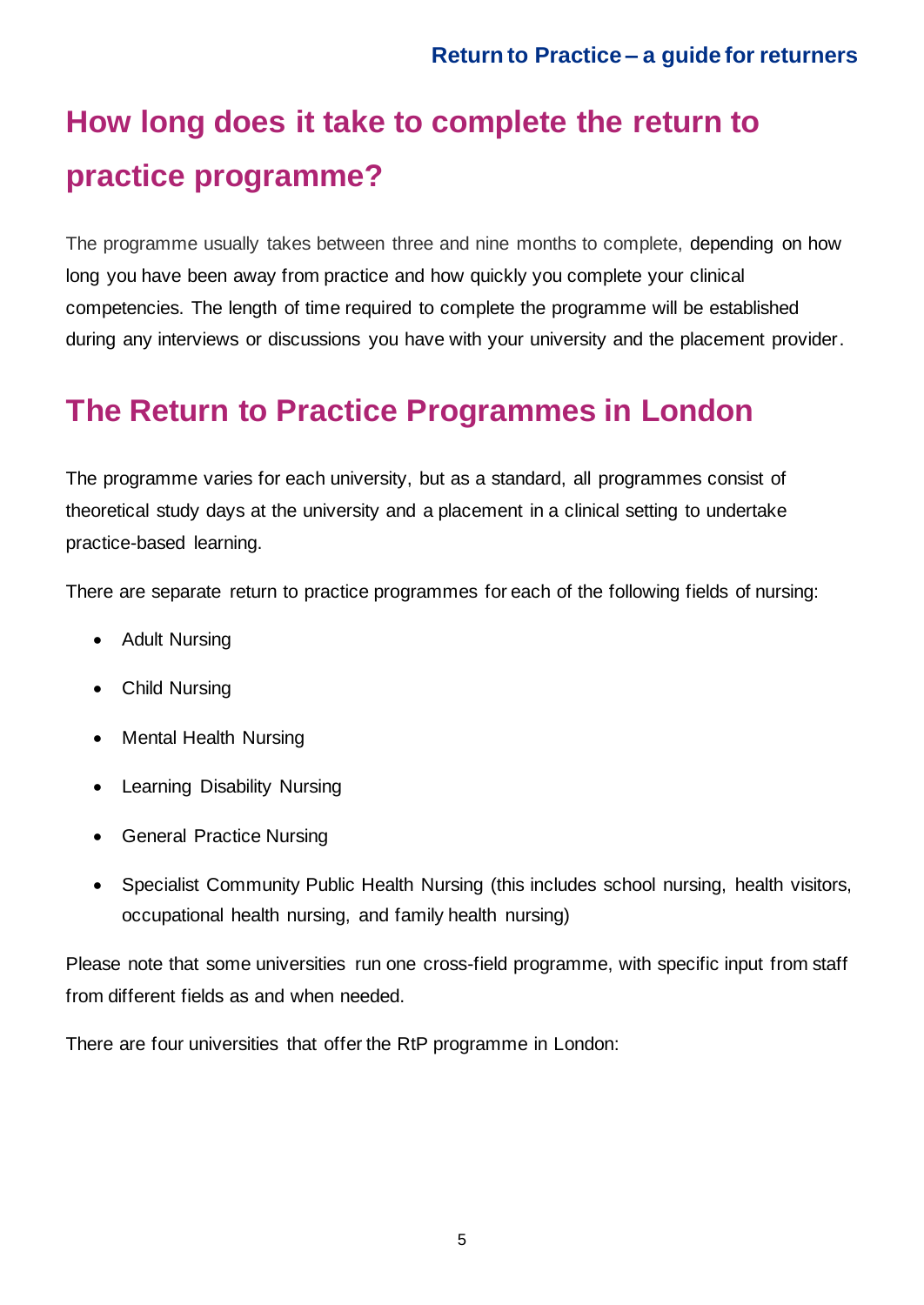#### <span id="page-5-0"></span>**Kingston and St Georges, University of London**

For further information about the programme offered at Kingston and St Georges University of London, please visit [this page,](https://www.healthcare.ac.uk/courses/rtp-nursing-midwifery/) or contact:

Helen Freedman for RtP nursing: h.freedman@sgul.kingston.ac.uk

Suzie Martin for RtP general practice nursing: s.e.martin@sgul.kingston.ac.uk

#### <span id="page-5-1"></span>**University of Hertfordshire**

For further information about the programme offered at the University of Hertfordshire, please visit [this page,](https://www.applycpd.com/HERTS/courses/109918?courseId=109918&tabId=3) or contact:

Leigh Vincent: l.vincent4@herts.ac.uk

#### <span id="page-5-2"></span>**City University of London**

For further information about the programme offered at City University of London, please visit [this page,](https://www.city.ac.uk/prospective-students/courses/professional-development/return-to-practice-nursing) or contact:

Maria Lynch: maria.lynch@city.ac.uk

#### <span id="page-5-3"></span>**University of Greenwich**

For further information about the programme offered at University of Greenwich, please visit this [page,](https://www.gre.ac.uk/opportunities/opportunities-repository/faculty-of-education-and-health/return-to-practice-for-nurses-programme) or contact:

Teresa McMahon or Rona Dury: fehhs-programme-support@greenwich.ac.uk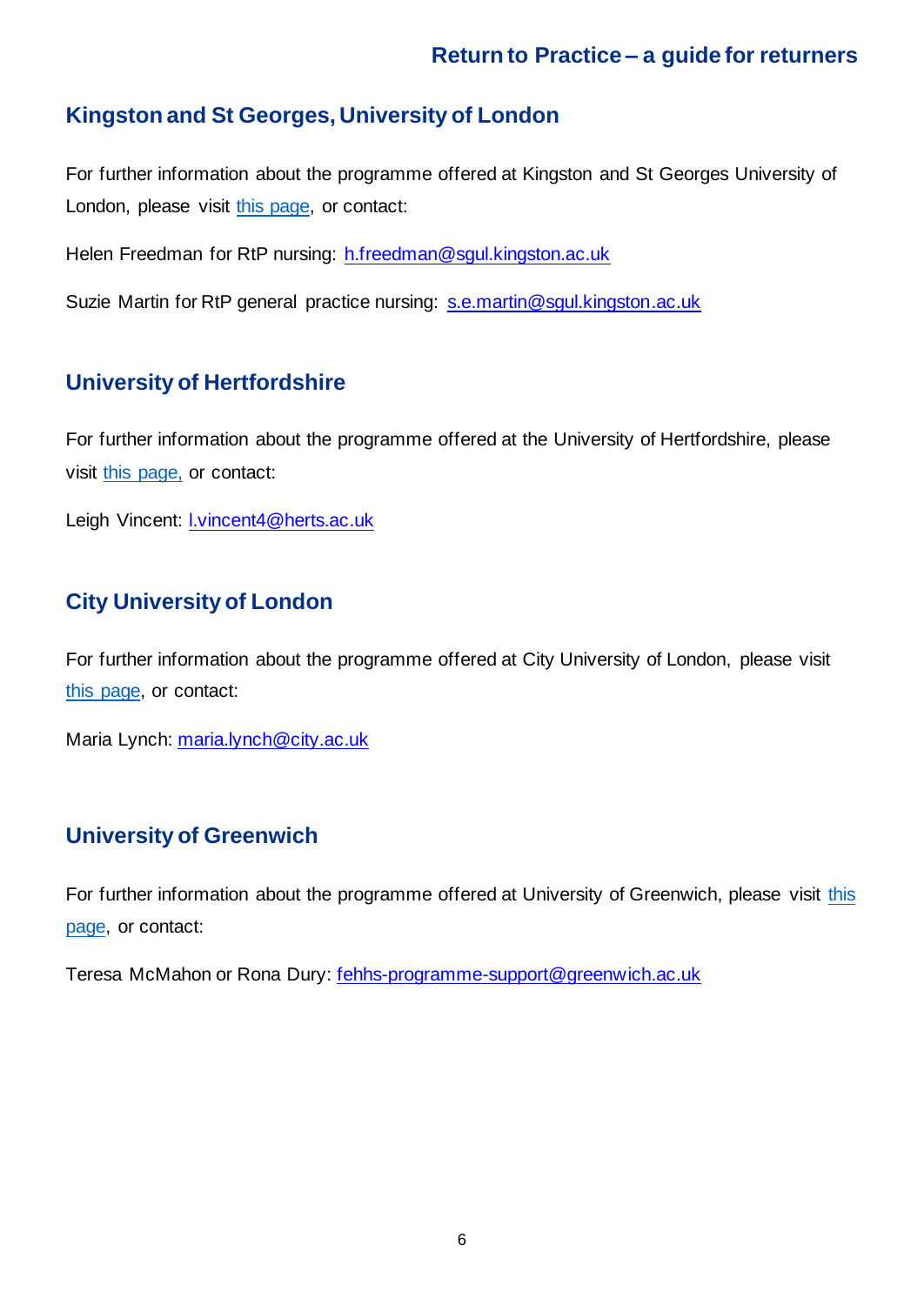### <span id="page-6-0"></span>**Routes for returning to practice**

Did you know that you can undertake the programme either as a paid permanent employee of a trust (should a vacancy be available for this option), or through a voluntary, unpaid, time specific placement organised by the university?

#### <span id="page-6-1"></span>**Option 1: Unpaid/voluntary placement route**

With the voluntary (also called unpaid) route, you are not paid whilst you are on your training, so you will not receive a salary during your placement, but you will receive a £1000 bursary from HEE London. The benefit of this option is that you can maintain your current financial situation – crucial if you are on benefits, or have another job, for example.

#### <span id="page-6-2"></span>**Benefit of unpaid/voluntary placement route: flexibility**

The voluntary/unpaid route can also offer more flexibility in terms of length and regularity of your clinical placement hours, allowing the programme to fit in with your home/personal life, which is important if you have dependants, families, or other employment.

When your university has supported you to find a suitable clinical placement, we would advise you to have discussions with your clinical placement about your shift preferences during any formal/informal interview stages to ensure they also consider how to accommodate any specific requirements, whilst also managing your own expectations, as you may be required to show some flexibility.

#### <span id="page-6-3"></span>**Unpaid/voluntary placement application, recruitment, and selection process**

Whilst we encourage our London universities to offer the same application, recruitment and selection process, each will differ slightly. However, as a rule, the process of applying for an unpaid/voluntary RtP programme will involve a process like the one set out below:

Step 1: Returner completes the programme application to their chosen university.

Step 2: The university will either liaise with the returner to discuss the placement preferences and begin the process of finding a suitable clinical placement or will advise the returner to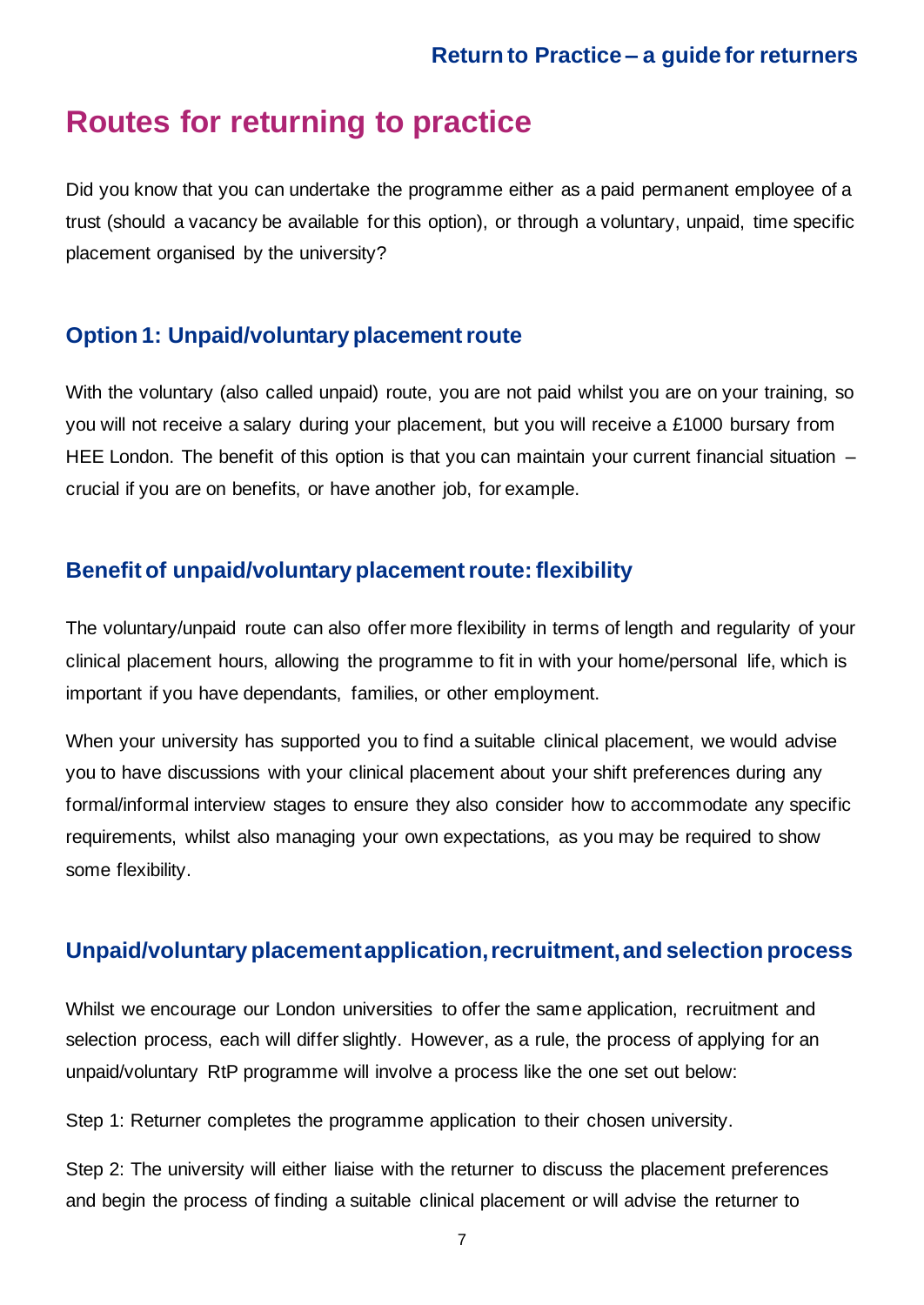source their own placement by signposting the returner directly to specific trusts or to their local RtP bureau lead for support..

Step 3: The university may require the returner to undertake literacy and numeracy tests, which the returner must pass before being formally accepted onto the programme.

Step 4: The returner will be invited to undertake an interview with the university. In some cases, the interview will also be held in partnership with the clinical placement.

Step 5: If the returner is successful at the interview and passes any required literacy and numeracy tests, the returner is then formally accepted onto the programme and allocated a clinical placement.

Step 6: The university will provide the returner with a conditional offer and will begin the process of arranging the returner's registration onto the programme, undertake occupational health checks, Disclosure and Barring Service (DBS) checks and reference checks, and provide the returner with a uniform.

Step 7: The clinical placement will confirm the placement arrangements and ensure a full induction is in place for the returner.

We would strongly advise you to contact your chosen university for further information about their application, recruitment, and selection process.

#### <span id="page-7-0"></span>**Option 2: Paid/employer-led route**

With the paid/employer-led route, you will usually be expected to search and apply for return to practice vacancies via NHSJobs before applying to the university, but we would advise you to contact the university as a first step to register your interest and find out more specific information about the application and recruitment process involved with this route.

If your application is accepted, you will usually be invited to a joint interview with the employing trust and the university that works in partnership with that trust. If successful at the interview, the trust will offer you a position, and will pay you the salary equivalent of a Healthcare Assistant role for the duration of the programme until you have successfully completed and re-registered with the NMC. At that point, you will then be uplifted to a permanent Registered Nurse position. Through this route, you do not receive the £1000 student bursary, however you will be paid a salary and be included in the pension scheme when you start your practice hours.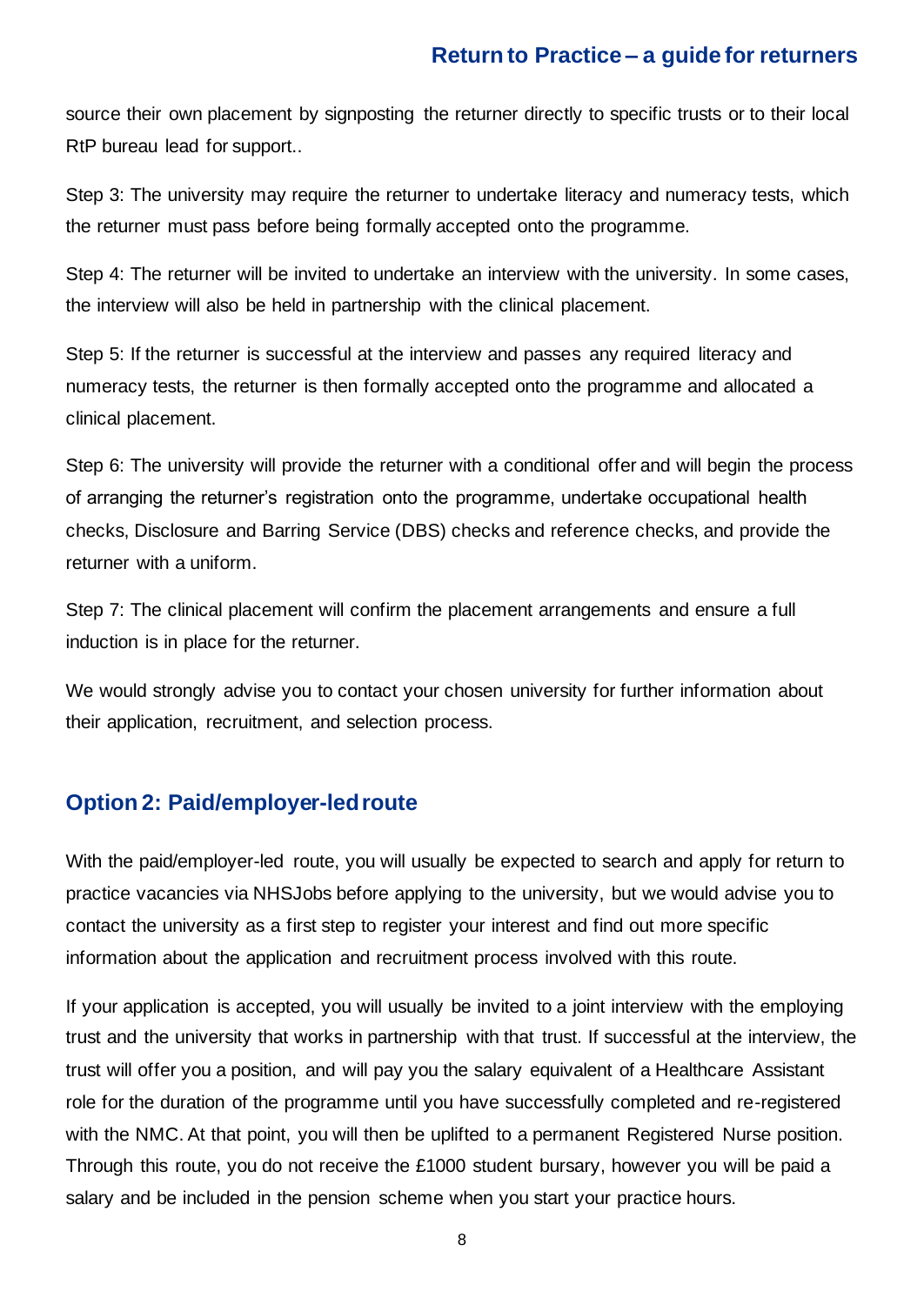It is important to note that your specific RtP clinical placement hours will not take up all your contracted hours you are employed for. Your remaining contracted hours will involve working as a Healthcare Assistant. We would advise you to discuss how those hours will be differentiated during the application and interview process.

### <span id="page-8-0"></span>**Benefit of paid/employer-led route: earn whilst you learn and guaranteed job security**

The employer led/paid route offers the benefit of allowing you to work during your studies and gives you peace of mind that you have a permanent nursing role secured upon successful completion of the programme. You will also have protected time to attend any required university study days.

#### <span id="page-8-1"></span>**Paid/employer-led application, recruitment and selection process**

Whilst we encourage all our London trusts and universities to offer the same application, recruitment, and selection process, each will differ slightly. However, as a rule, the process of applying for a paid/employer-led programme will involve a similar process as set out below:

Step 1: Returner completes an initial application to the university or applies for a RtP vacancy through [NHSJobs](https://www.jobs.nhs.uk/) or trust website. Do check NHS Jobs on a regular basis for these adverts.

Step 2: If the returner's application is successful, they will be invited to an NHS values-based interview with both the university and the trust. The university may also arrange for the returner to undertake literacy and numeracy tests either before or after the formal interview.

Step 3: If the returner passes any required literacy and numeracy tests and is successful at the interview, the returner will be offered a place on the programme by the university and will also be offered a contract of employment as a Band 3 returner by the trust.

Step 4: If the returner accepts the offer made by the university and the trust, the university will then send a conditional offer to the returner, arrange the returner's registration onto the programme and provide the returner with a uniform, unless the trust has specified otherwise.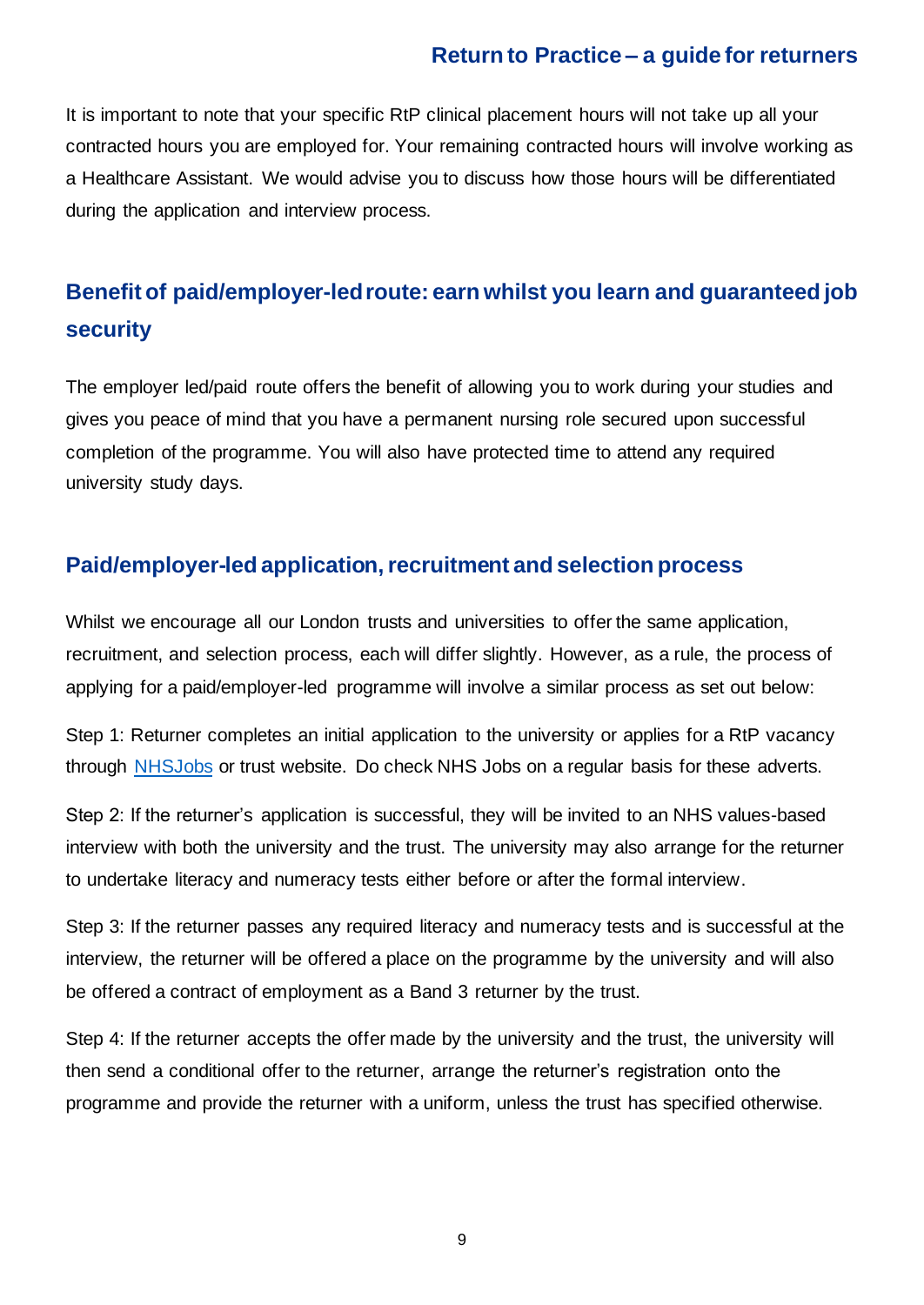Step 5: The trust will undertake occupational health checks, DBS check and reference checks. They will also confirm the returner's employment start date and ensure there is a full induction in place.

# <span id="page-9-0"></span>**What can I do to prepare for the literacy and numeracy tests and any interviews?**

Regardless of the route you choose to pursue, you may be expected to undertake a literacy and numeracy test, and an interview with the university course provider and your prospective clinical placement/employer, however we would advise you to check with the university what their application and shortlisting process involves.

#### <span id="page-9-1"></span>**Preparing for success: Literacy and Numeracy Tests**

The literacy test evaluates a candidate's ability to read, write and comprehend text in English. It is designed to test basic skills like grammar and punctuation as well as the ability to understand a text and pick out key information.

It is important for the NHS to check your literacy skills as your role is likely to involve processing medical information, as well as communicating with doctors, medical staff, and patients in person, by phone, or via email.

The questions are typically multiple choice so make sure to read the questions carefully.

As the test is multiple choice, this means that you don't technically need to prepare anything in advance. However, it is a good idea to get familiar with the types of questions beforehand, so you don't make mistakes on the day. Brush up on your literacy skills and take some online practice tests.

The numeracy, or mathematics test, will evaluate your ability to do basic calculations and apply numerical reasoning to different situations. The NHS looks for candidates with strong numeracy skills that will help them excel in the role and resolve problems quickly.

You will encounter some questions that test you on addition, subtraction, multiplication, and division. You may also be questioned on more complex equations to do with calculating drug doses and other mathematics-based tasks that could come up in your NHS role. Doing practice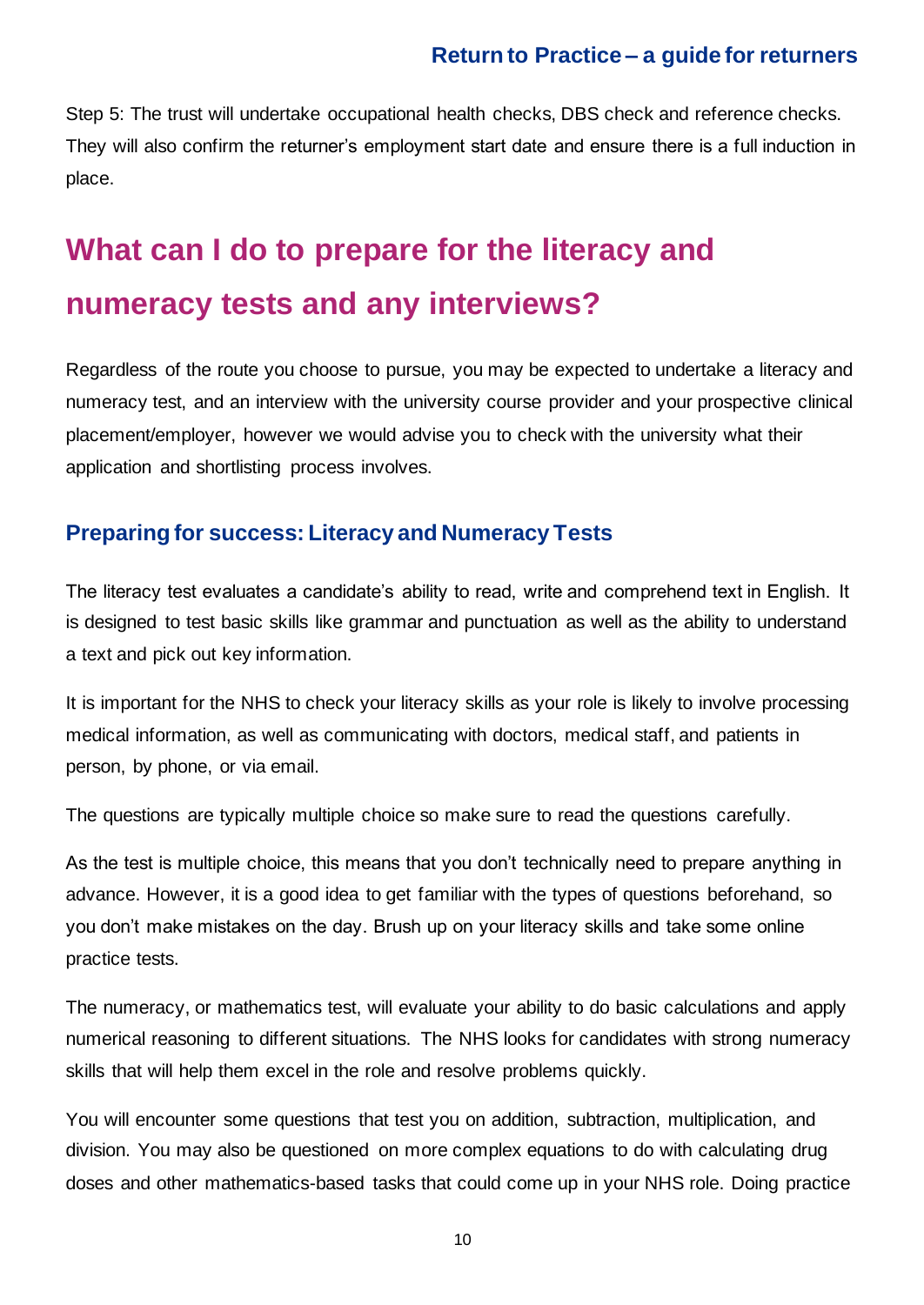questions is a great way to familiarise yourself with the types of questions you may find on the test. This will help you stay calm and answer questions efficiently on that day.

If you are interested in developing your numeracy and literacy skills you may find these [practice](https://snap-ae.com/hca-nhs-maths-english.php)  [tests](https://snap-ae.com/hca-nhs-maths-english.php) useful.

## <span id="page-10-0"></span>**Preparing for success: Your interview with the university and placement/employer**

In preparation for the interview, we recommend that you think about the reason why you want to come back to nursing and consider some of the changes that have happened in nursing since you left. Take time to look at some websites – we would recommend the [Nursing and Midwifery](https://www.nmc.org.uk/)  [Council \(NMC\),](https://www.nmc.org.uk/) the [Royal College of Nursing](https://www.rcn.org.uk/) (RCN), and (if applicable) the trust or placement provider you may be interviewed by.

Develop an awareness of issues related to the NHS and your field of practice that are reported in the media. It is also a good idea to identify how you plan to manage the demands of returning to study and practice and to identify some strategies you might want to put in place to ensure you maintain good work and life balance.

As with most NHS interviews, it is likely that you will be asked some competency-based questions, so practice your interview skills, using the STAR technique:

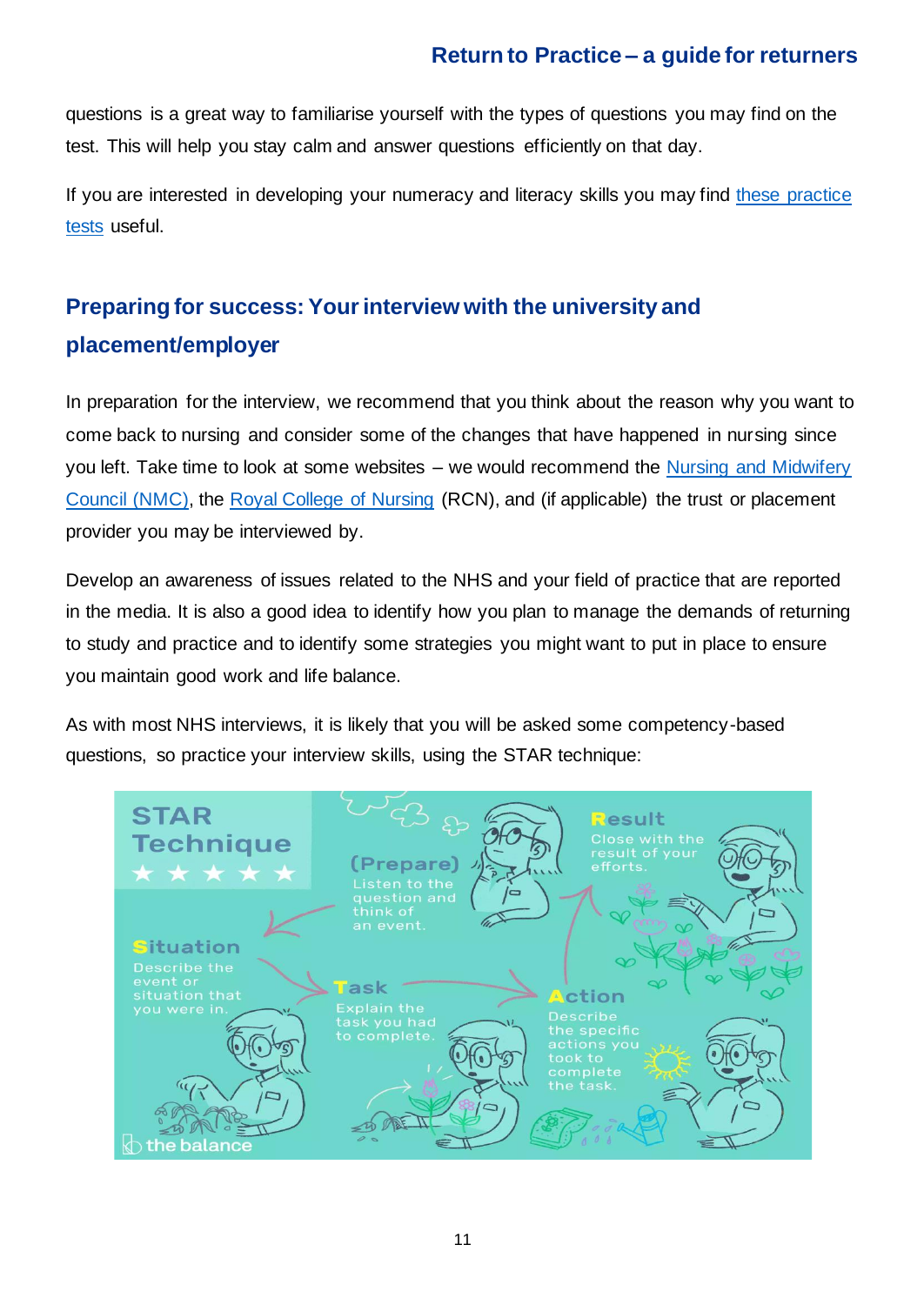Please also take a look at the link below from the CapitalNurse Consortium Team, inviting to sign up to a free webinar to prepare you with the knowledge and skills needed to help you succeed at interview.

Dean Gimblett of CapitalNurse will discuss how to prepare for your interview and guide you through the different interview questions you might be asked.

This free webinar runs which every Thursday at 12pm. To sign up to the next webinar, please visit https://event.webinariam.com/register/204/n6yonhr3

# <span id="page-11-0"></span>**I have been offered a place on the programme. What happens next?**

Whilst every application process varies slightly, the university will usually provide you with a conditional offer in writing and will begin the process of arranging your registration onto the programme. Prior to commencing the programme, the university (or the clinical placement/employer) will undertake occupational health checks, DBS checks and reference checks, and they will provide you with a uniform.

The clinical placement/employer will confirm the placement arrangements with you, such as the start date and proposed shift pattern, and will also ensure a full induction is in place for you.

#### <span id="page-11-1"></span>**Your placement experience**

When you start your clinical placement or employment, you will be assigned a practice assessor. They are crucial to your success, and they are chosen for their commitment to helping returning nurses. They'll support you to learn in placement by:

- Working directly with you;
- Identifying learning opportunities;
- Reflecting on your experiences to link theory and practice; and
- Facilitating opportunities to work with other healthcare professionals.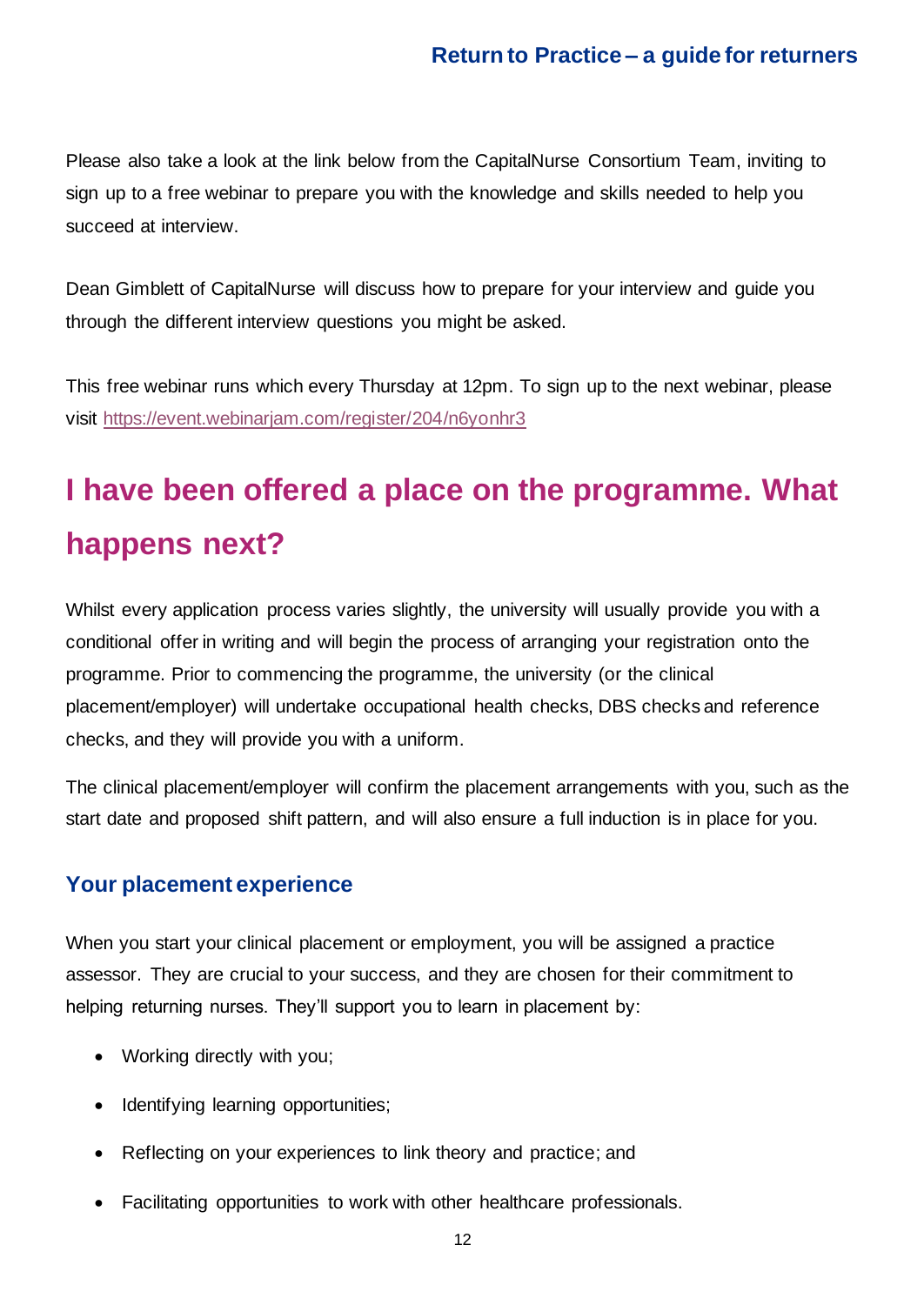The practice assessor is there to assess and support you with all your skills and the completion of the Practice Assessment Document (PAD). They will also assess your professional approach. In addition, the practice assessor confirms if you are fit to practice safely and if you are suitable for re-entry to the NMC register.

The PAD tends to be an electronic document, which records your activities and experiences. Start this early. Plan each day with a strong focus and discuss it with your mentor or practice assessor, other nurses, or the wider multidisciplinary team at the start of the day. Your PAD must be signed daily for the hours you do.

#### <span id="page-12-0"></span>**Recipe for successful learning**

- Seek learning opportunities, ask questions, and show interest.
- Familiarise yourself with digital record-keeping and progress monitoring.
- Build your skills in writing accurate, clear, legible records and documentation.
- Understand and be able to use digital vital signs technology.
- Participate in safeguarding, multi-disciplinary and discharge planning.
- Observe how colleagues manage uncertainty; discuss ways to build your resilience.
- Understand the complexity of patients' needs.
- Familiarise yourself with how to use commonly encountered devices safely.
- Develop your understanding of, and the ability to challenge, discriminatory behaviour.
- Develop your understanding of person-centred holistic care.
- Demonstrate the ability to prioritise patients.
- Observe how your colleagues' communication skills keep patients, families and carers informed.

For further support with any additional study skills, you may find the following resources useful:

<https://www.open.edu/openlearn/skills-for-study>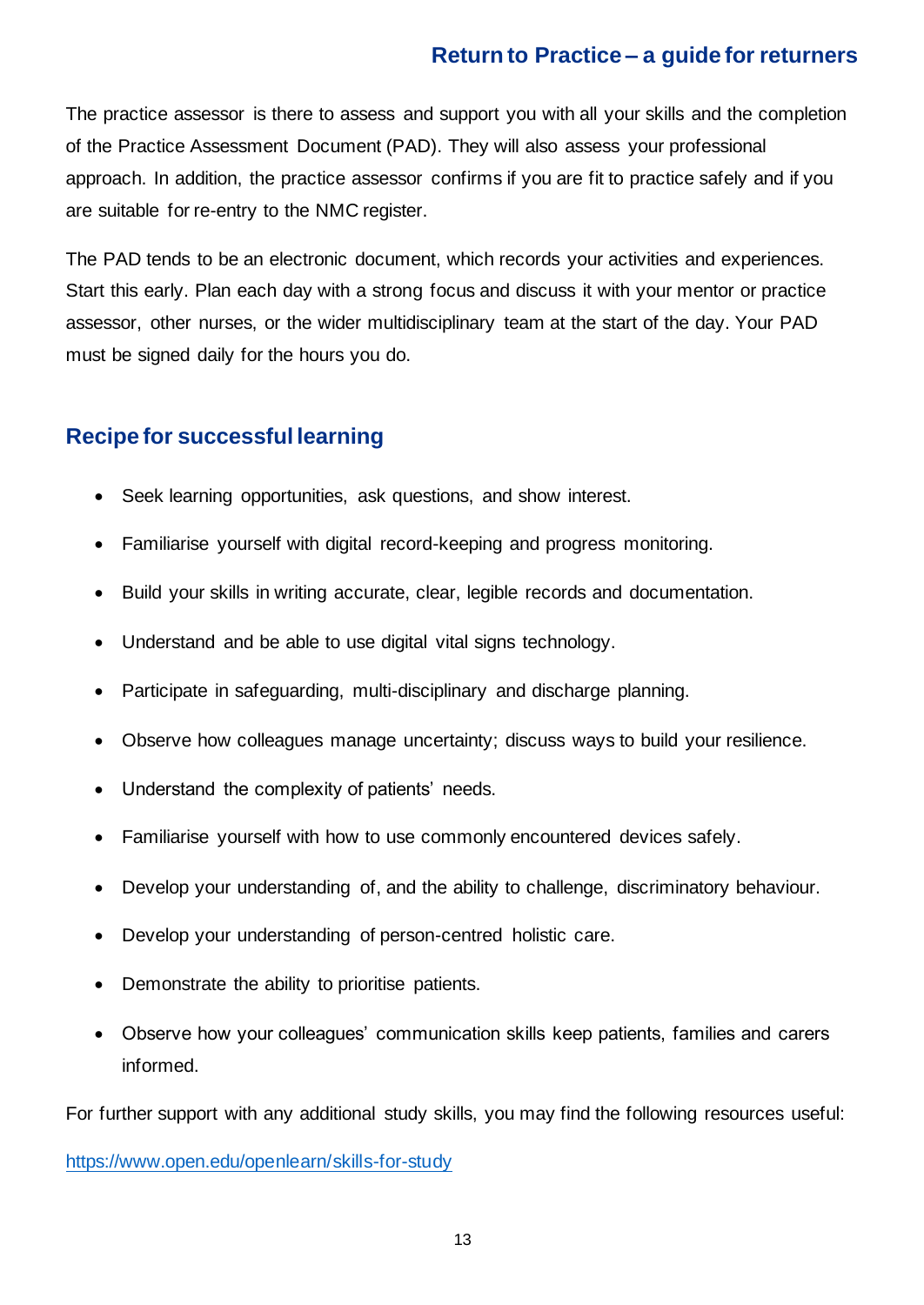# <span id="page-13-0"></span>**What to do if things don't go to plan: don't panic!**

There are many reasons why things may not go the way you expected them to. If this is the case, you will be offered support from your university course lead, your practice assessor, and other members of the RtP team. It is important to have early and open conversations with your practice assessor to address any issues. If you are struggling and would like to discuss this with someone outside of your placement, HEE London has a return to practice bureau/network lead for each region of London. Each bureau lead is there to support you through your RtP journey. You may wish to contact your designated bureau lead whose contact details can be found at the end of this document.

In the meantime, here is some guidance published in an article on *[NHS Horizons](https://nhshorizons.passle.net/post/102fokb/return-to-practice-it-may-be-tough-but-its-worth-it)* by Bev [Matthews, Clinical Transformation Lead,](https://nhshorizons.passle.net/post/102fokb/return-to-practice-it-may-be-tough-but-its-worth-it) if you are considering returning to practice or currently in the process of returning to practice:

#### <span id="page-13-1"></span>**Set reasonable expectations for yourself.**

It's ok not to be perfect. You may make mistakes; things will not always go the way you planned, and you can't always give the care you would like. This is life, not you being a bad nurse.

#### <span id="page-13-2"></span>**Think about the nurse you are now, not the nurse you were before your registration lapsed.**

One of the best things about the return to practice course is the varying experience; there are senior managers in the NHS and people who were unable to take a job when they initially qualified; some have been away for over 20 years, and some only recently have their registration lapsed.

#### <span id="page-13-3"></span>**Reflect**

Reflection is a wonderful skill and isn't just about being academic or when things go wrong. Part of returning is to know your strengths and address areas to work on and something we should be doing every day not just to pass an exam or part of revalidation.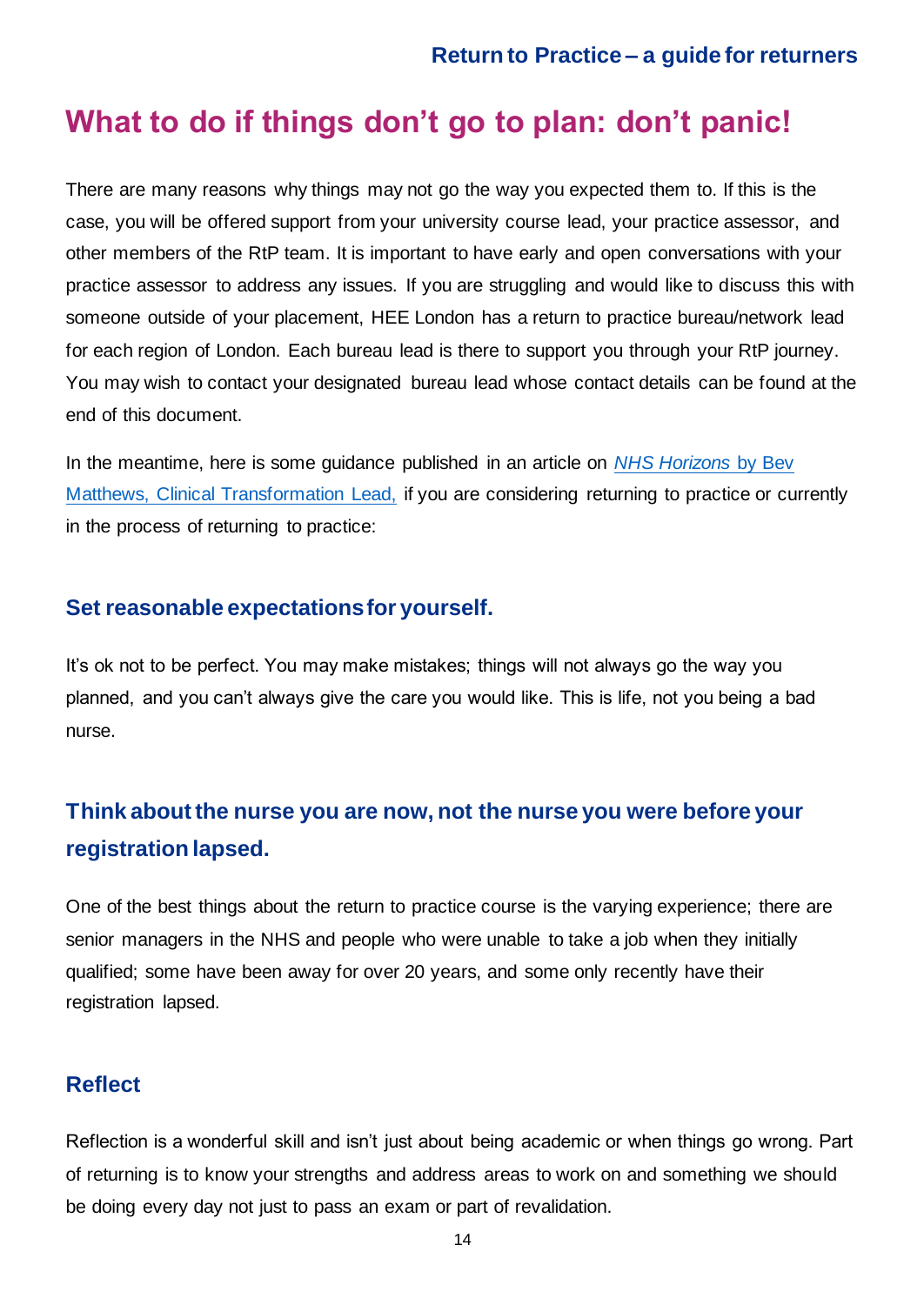Developing reflective skills is important in building resilience, job applications and personal relationships, and in identifying that you do something well isn't big headed or arrogant, it is being fair and honest.

#### <span id="page-14-0"></span>**Be honest**

Whether things are good or bad, it's important to be honest about it as dangerous practice flourishes when we get into a culture of silence.

If you make a mistake, it is crucial that you acknowledge it, apologise appropriately and honestly, reflect on it (this ensures it remains one mistake, rather than a pattern of behaviour) and then it is likely not to be repeated. Your practice assessor will be able to support you if this happens.

#### <span id="page-14-1"></span>**Find different coping mechanisms to deal with problems.**

Sometimes avoidance works really well; however, as a long term strategy and in nursing it is not healthy to avoid problems, hoping that they go away (particularly in relation to academic work).

Try and be pro-active in addressing problems. For example, an honest and tactful conversation with a practice assessor about things that may be concerning you could clear up any issues before they become a bigger issue.

Things aren't always as bad as they feel in your head and sometimes one conversation can help you feel better. Asking for help doesn't mean you are not good enough and demonstrates courage and honesty. How you feel matters so identify your worries and talk them through.

#### <span id="page-14-2"></span>**Finally…**

Returning to nursing can be a roller coaster of ups and downs, but there is lots of support to help you navigate through the journey.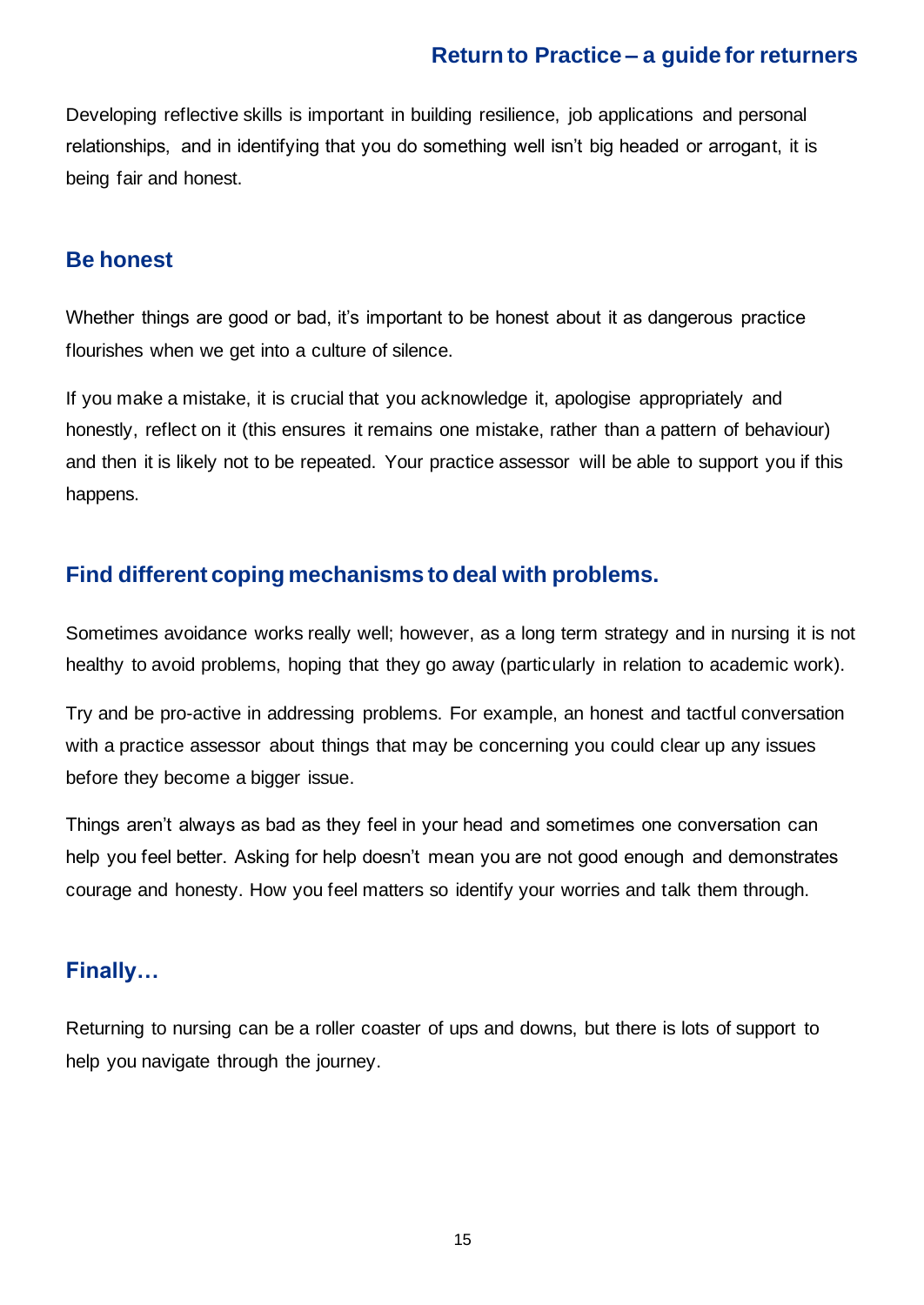# <span id="page-15-0"></span>**I've successfully completed the programme. What do I do now?**

On successful completion of the programme, the university informs the NMC within four weeks that you have successfully completed the programme. Sometimes it takes a few weeks to receive your PIN, but once you receive it, you will either be uplifted to your agreed registered nurse role (if completing a paid/employer-led programme), or if undertaking the voluntary placement programme, you will be able to start applying for vacancies and re-join the NHS workforce as a registered nurse, however we would encourage you to look internally first, to see what opportunities are available within the organisation you completed the clinical placement with.

You may find it useful to take a look at [NHSJobs](https://www.jobs.nhs.uk/) for current nursing vacancies, or if you are a member of the Royal College of Nursing (RCN), you can access their [Careers Service,](https://www.rcn.org.uk/get-help/member-support-services/careers) and use their resources on CV writing, job applications, interview skills, transferable skills, information on different roles within nursing and much more. RCN Careers also offers one to one career coaching over the telephone, should you require it.

# <span id="page-15-1"></span>**Test of competence**

There is another route to regain your registration, called the Test of Competence (ToC). This is a route introduced by NMC which has been effective from January 2020, to improve flexibility and provide an alternative route to re-registration.

For more detailed information about the ToC, please visit [this page.](https://www.nmc.org.uk/registration/returning-to-the-register/return-test-of-competence/)

The ToC does not require you to attend a university, or a clinical placement, and could potentially offer a quicker route back to practice. However, this is not the "easy option" back to practice – please do your research to decide whether this is right for you. We would not encourage returners to undertake the ToC without preparation or recent practice-based experience in a supported clinical environment.

The ToC is made up of two parts: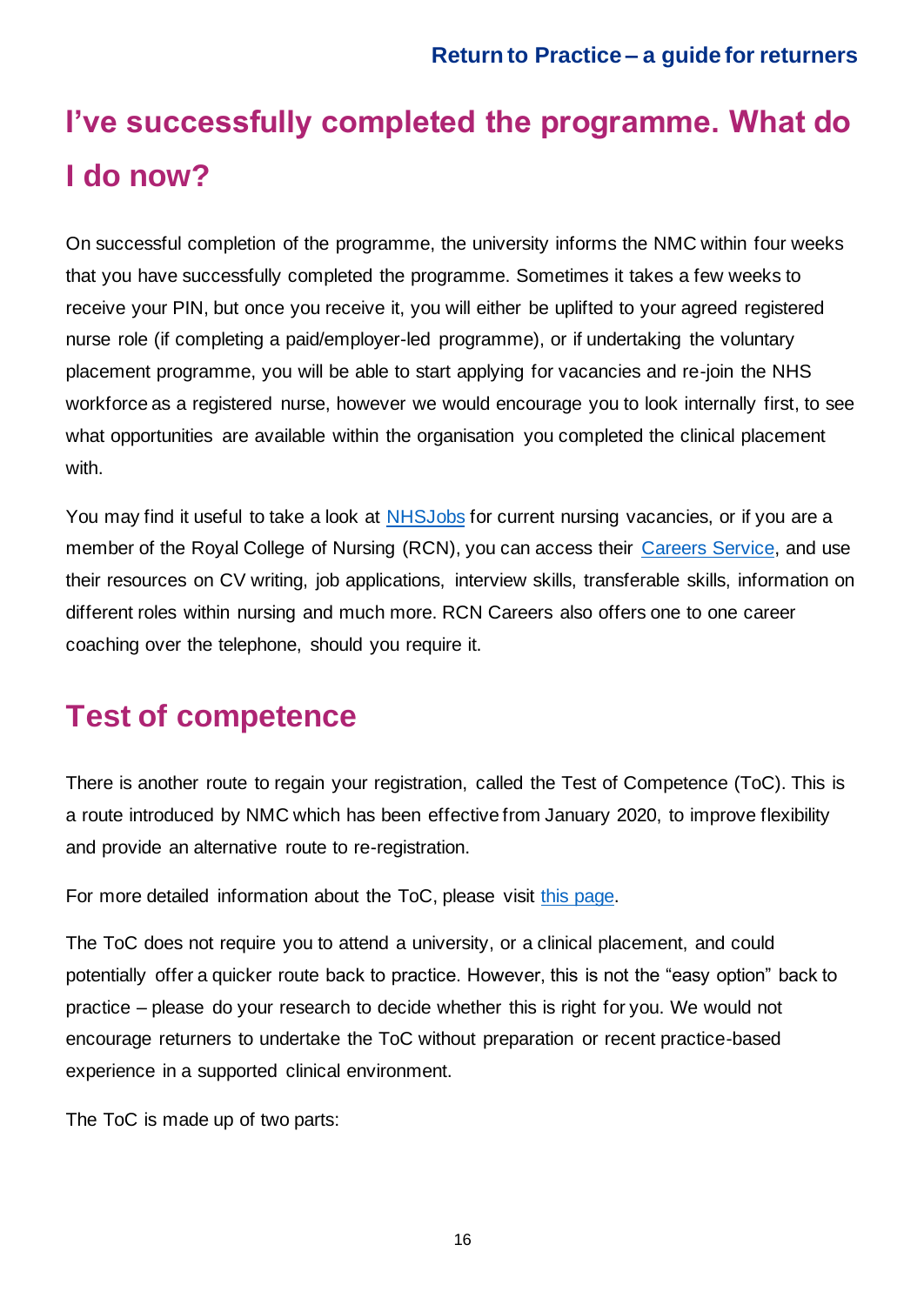#### <span id="page-16-0"></span>**Part 1: Computer Based Test (CBT)**

The multiple-choice computer based theoretical test (known as the CBT) is split into two parts. Part A will cover numeracy and Part B will cover clinical questions for nursing.

Further information about the CBT can be found [here](https://www.nmc.org.uk/globalassets/sitedocuments/registration/toc-21/toc-21-cbt-information-booklet.pdf)

We would advise you to try out some practice tests [here](https://home.pearsonvue.com/nmc/practicetests)

Further advice about preparing for the CBT can be found [here](https://home.pearsonvue.com/Test-takers/Resources.aspx#what-to-expect)

You will be required to undertake your CBT at an approved Pearson VUE test centre. You can search for your local test centre [here](https://wsr.pearsonvue.com/testtaker/registration/SelectTestCenterProximity/NMC?conversationId=40954)

The cost of the CBT at the time of publication: £83.

#### <span id="page-16-1"></span>**Part 2: Objective Structured Clinical Examination (OSCE)**

This is a practical test made up of 10 different stations. Four stations will be linked together around a scenario: one station for assessment, planning, implementation, and evaluation, four stations to test skills, and two stations to assess the candidate's values and behaviours and evidence-based practice.

There are three approved OSCE test providers:

- [Oxford Brookes University](http://www.brookes.ac.uk/nmc-test-of-competence/)
- [University of Northampton](http://www.northampton.ac.uk/about-us/services-and-facilities/nmc-test-of-competence/)
- [Ulster University](https://www.ulster.ac.uk/faculties/life-and-health-sciences/nmc-test-of-competence-centre)

We would advise you to visit the websites above for further information about the tests and how to prepare and ensure that you choose the most appropriate test provider that you would be willing to travel to.

Further information about the OSCE can be found [here](https://www.nmc.org.uk/globalassets/sitedocuments/registration/toc-21/toc-21-osce-information-booklet.pdf)

Cost at the time of publication: £794 (resit fee is £397 if you need to resit 7 or fewer stations)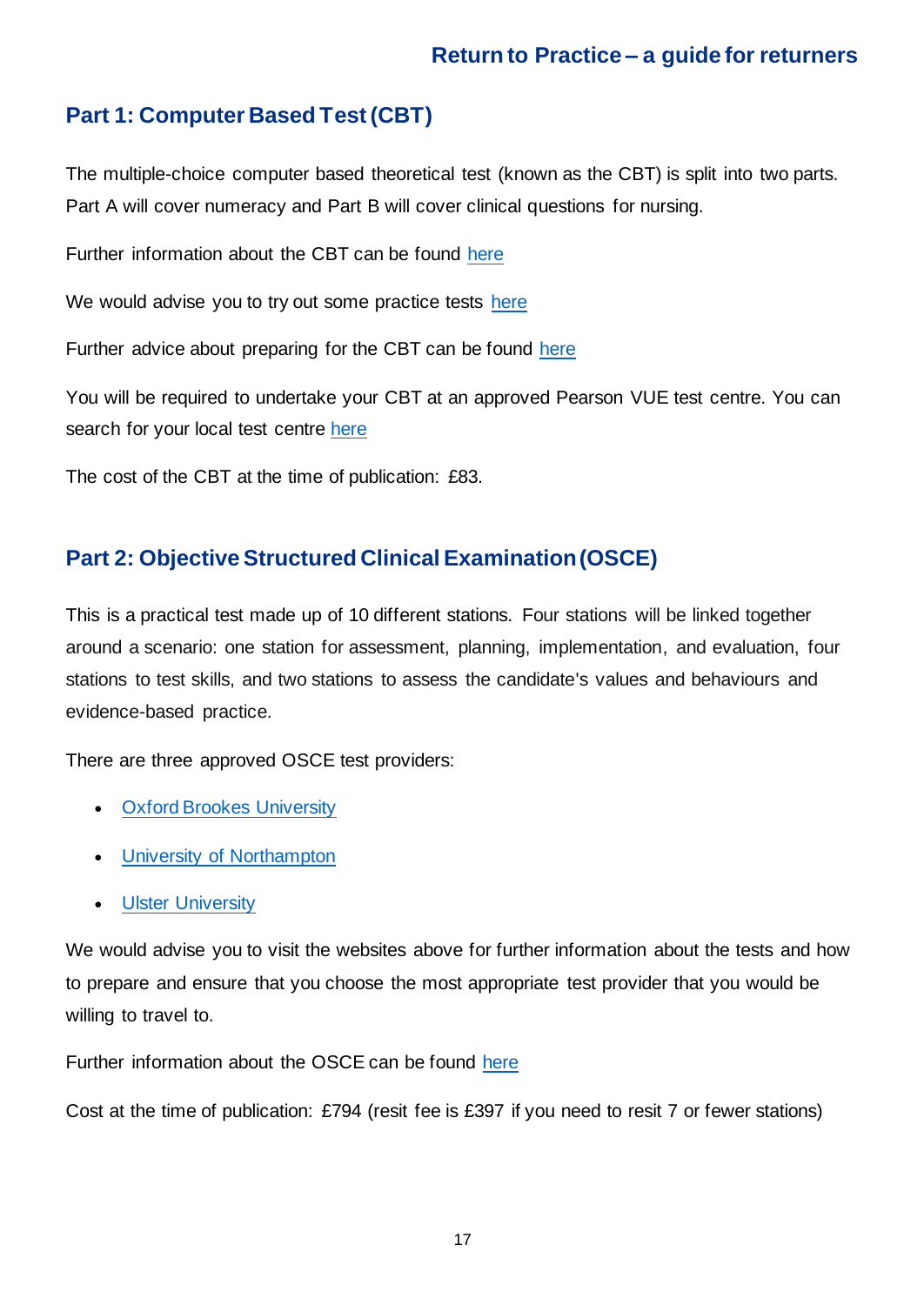To book the CBT and the OSCE, you will need to register for this through your [NMC Online](https://www.nmc.org.uk/registration/nmc-online/)  [Account.](https://www.nmc.org.uk/registration/nmc-online/) Once the NMC has confirmed that you can take the ToC, they will provide you with information about how to book and pay for your CBT and OSCE with the relevant test providers.

#### <span id="page-17-0"></span>**Test of Competence funding option 1: Self-funded**

With the self-funded option, you will pay for and schedule your own ToC, but HEE will reimburse the ToC fees, on the basis that you can provide evidence of meeting the following criteria:

- Successful Test of Competence pass
- Reside in England
- Provide receipts from Pearson Vue/OSCE Test Centres for CBT and OSCE
- NMC re-registration details
- Provide a current DBS
- Evidence of a contract of employment as a registered nurse (stating the contracted hours)

For further information about the eligibility criteria and requesting a reimbursement, please contact returntopractice.wm@hee.nhs.uk

#### <span id="page-17-1"></span>**Test of Competence funding option 2: employer funded**

With this option, like the employer-led return to practice route, the employing organisation will advertise either fixed term vacancies, or permanent vacancies for returners who are looking to undertake the ToC to then transition into a permanent registered nursing position following successful completion and reregistration with the NMC. With this option, the returner will undertake a OSCE preparation programme within the employing organisation, so that they are given the best possible chance of success. The employing organisation will fund the returner to undertake the CBT and OSCE and will support the returner to book their tests. If you are looking for employer sponsored opportunities, please search [NHS Jobs,](https://www.jobs.nhs.uk/) or contact your local RtP bureau lead (contact details can be found in the appendix of this document).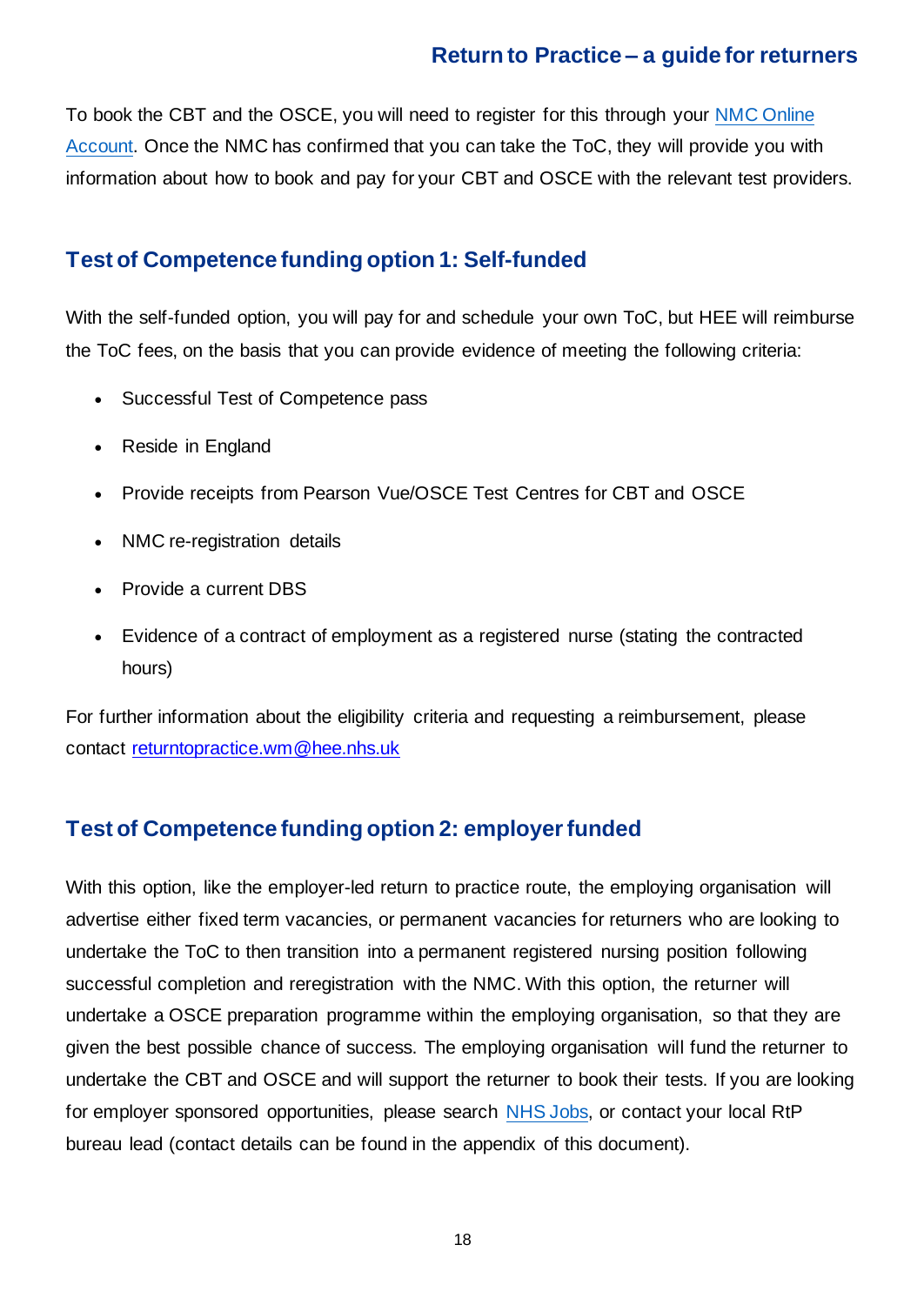With this employer funded option, funding for re-sits is discretionary and based on extenuating circumstances, and any travel expenses to and from test centres will be offered on a case-bycase basis and are agreed at the discretion of the employing organisation.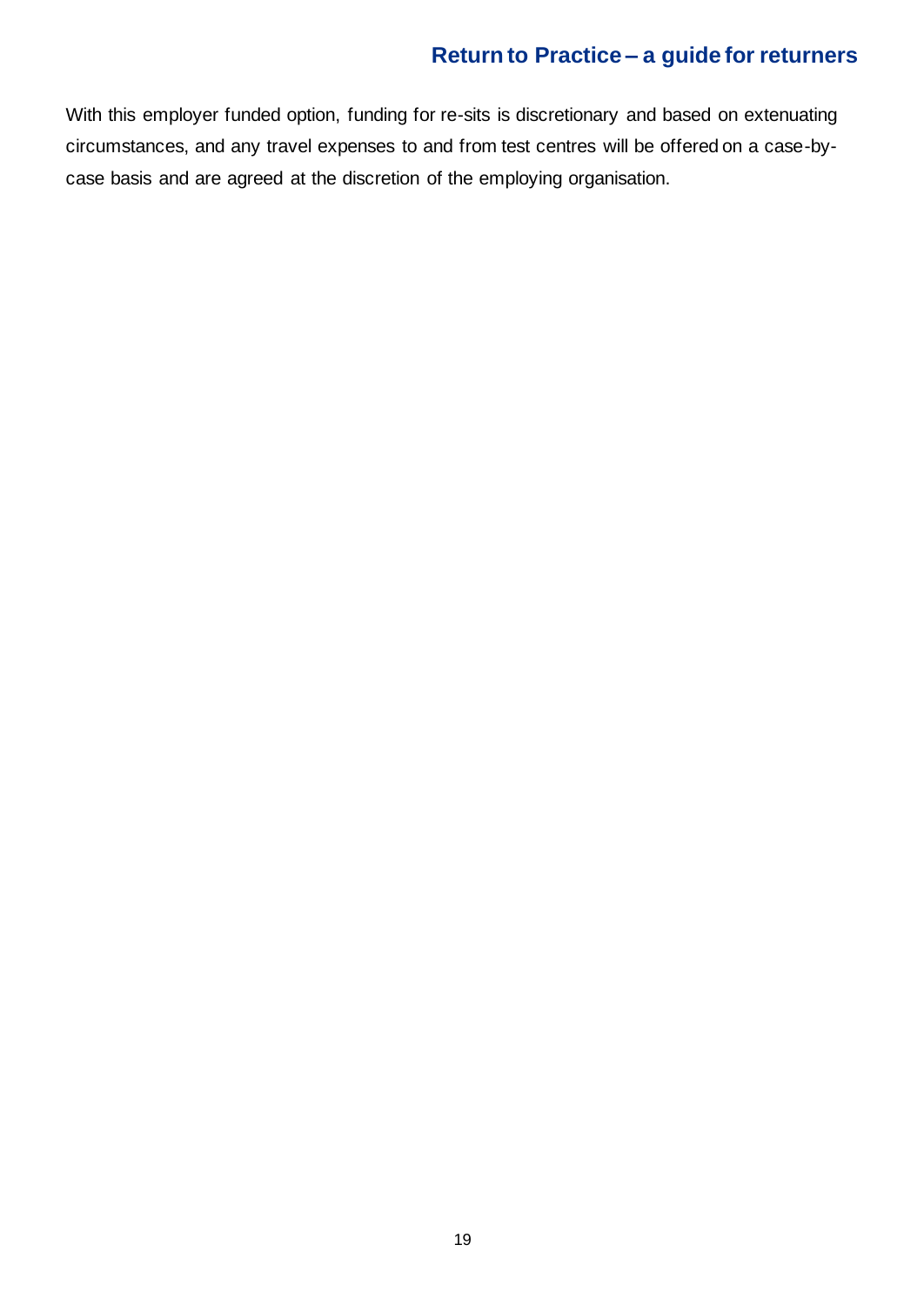# <span id="page-19-0"></span>**Appendix: Glossary**

Bursary: non-repayable monetary support designed to assist students to pay for things like clothing, books and other equipment for their course.

CBT: Computer Based Test.

Clinical competencies: skills required to provide safe care to patients, and to accurately assess and critically think through the best options for care using evidence-based practice

Clinical placement: the setting where a returner will undertake practice-based learning.

Competency based interview: questions which aim to find out how someone has used specific skills in their previous experience and how they approach problems, tasks and challenges.

DBS: Disclosure and Barring Service: the organisation that analyses a person's past, looking specifically at any convictions, cautions, reprimands and warnings they may have received. This allows employers to make safer recruitment decisions.

HEE: Health Education England.

Induction: the process for welcoming newly recruited employees and supporting them to adjust to their new roles and working environments.

NHS values-based interview: a recruitment approach which attracts and recruits students, trainees and employees on the basis that their individual values and behaviours align with the values of the NHS Constitution.

NMC: Nursing and Midwifery Council.

OSCE: Objective Structured Clinical Examination.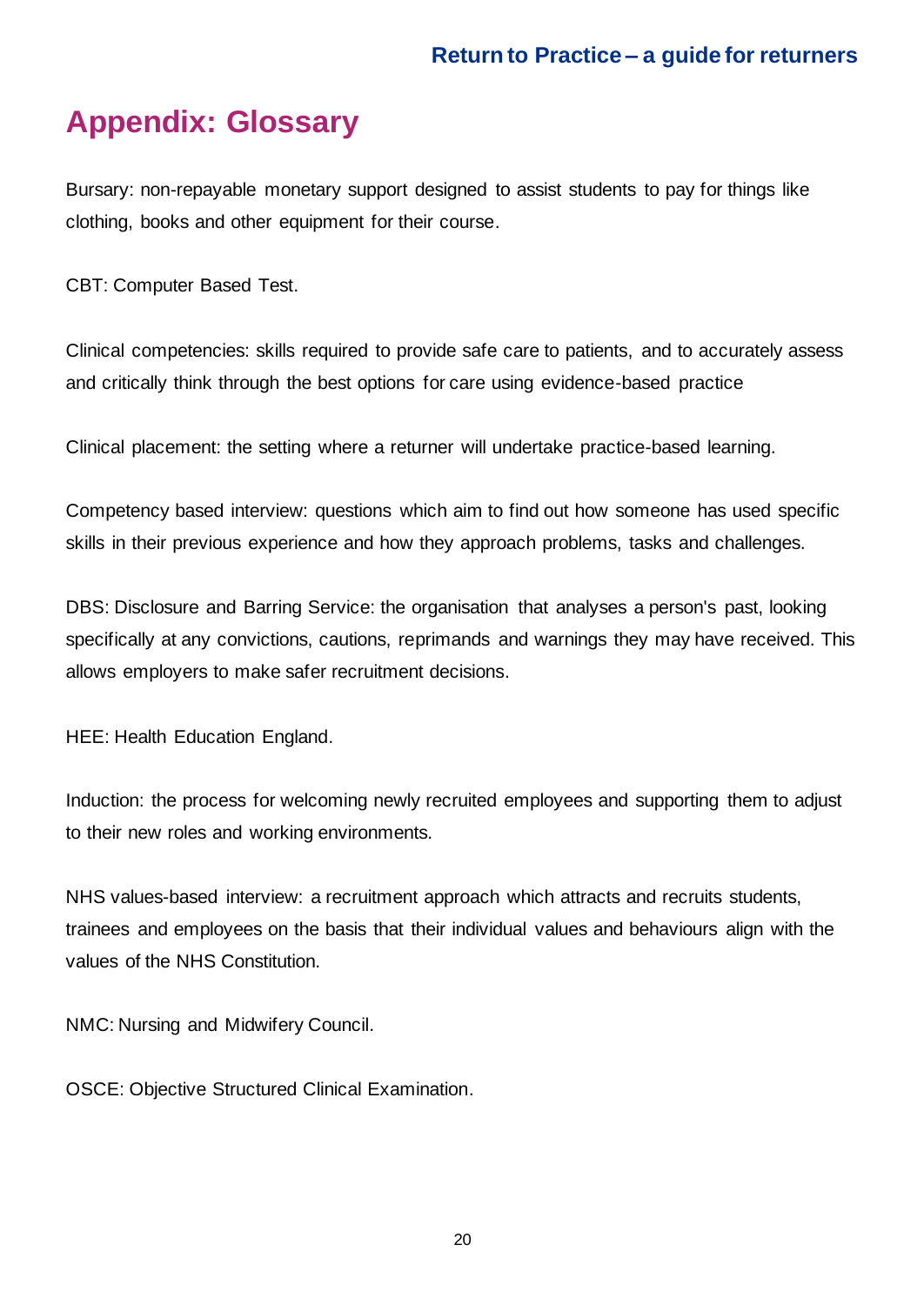PAD: Practice Assessment Document. This is the paperwork that will be used by the returner to help develop their professional practice and sign off the competencies required of the programme.

PIN: a Personal Identification Number which is assigned by the NMC. The PIN is compulsory for working as a nurse in the UK.

Placement Provider: the organisation where the returner will undertake their practice-based learning.

Practice Assessor: The individual that assess a student's practice learning for a placement or a series of placements.

Practice Educators: The individual that provides support and education to students to improve their professional practice.

RCN: Royal College of Nursing.

RtP: Return to Practice.

RtP bureau: a local team with an individual representative that leads the work with a group of local Trusts and Universities to facilitate access to programmes and placements for returners. There are five RtP bureaus in London for each area of London: South East London, South West London, North Central London, North West London, and North East London. Each bureau has a bureau lead, contact details for each can be found in this appendix.

STAR technique: this stands for Situation, Task, Action, Result. Using this strategy is particularly helpful in response to competency-focused questions, which typically start out with phrases such as, "Describe a time when..." and "Share an example of a situation where...."

Theoretical study days: classroom-based learning.

ToC: Test of Competence. This is an alternative route to return to practice.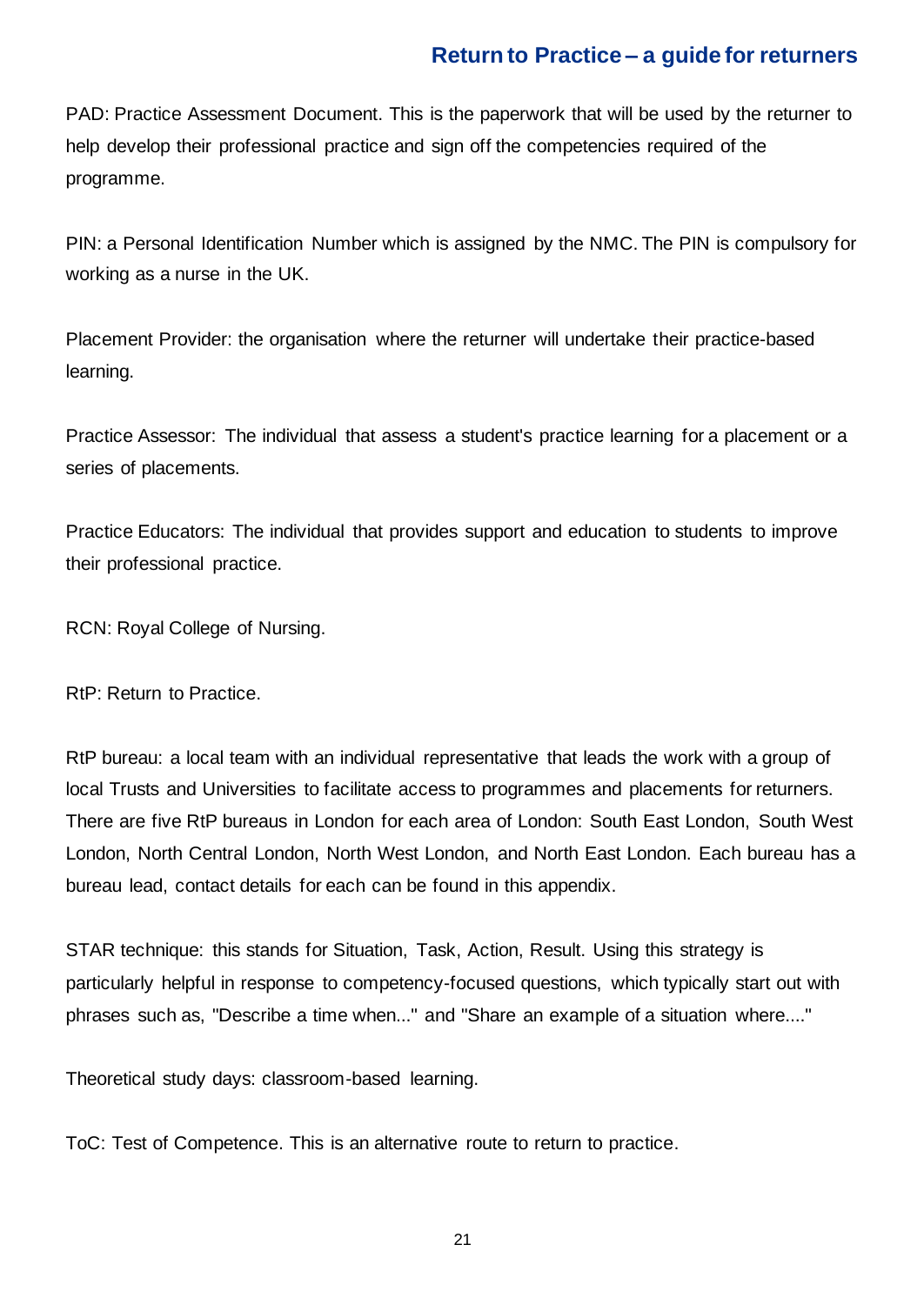# <span id="page-21-0"></span>**Appendix: Key Contacts**

#### <span id="page-21-1"></span>**Bureau Leads**

If you require any support with securing a placement or employment for your RtP programme or ToC, please contact your local RtP bureau lead:

- North Central London: Maggie Pratt maggiepratt@nhs.net
- North East London: Maria Mantziou maria.mantziou@nhs.net
- North West London: Jinju James (Interim) jinju.james@nhs.net
- South West London: Siobhan McCawley (Interim) siobhanmccawley@nhs.net
- South East London: Vivienne Greening (Interim) vivienne.greening@gstt.nhs.uk

Your bureau leads will also be available for support throughout your journey back to practice, so please do not hesitate to contact them if you have any questions or need support.

#### <span id="page-21-2"></span>**Health Education England London region contact**

You can also contact your regional HEE RtP lead for advice and guidance about anything mentioned in this resource at the following email address: [Returntopractice.london@hee.nhs.uk](mailto:Returntopractice.london@hee.nhs.uk)

#### <span id="page-21-3"></span>**Health Education England regional contacts**

If you reside outside of London, and are interested in returning to practice, please contact your regional RTP lead:

Health Education England: South East: [returntopractice.se@hee.nhs.uk](mailto:returntopractice.se@hee.nhs.uk)

Health Education England: South West: [returntopractice.sw@hee.nhs.uk](mailto:returntopractice.sw@hee.nhs.uk)

Health Education England: East of England: [rtp.eoe@hee.nhs.uk](mailto:rtp.eoe@hee.nhs.uk)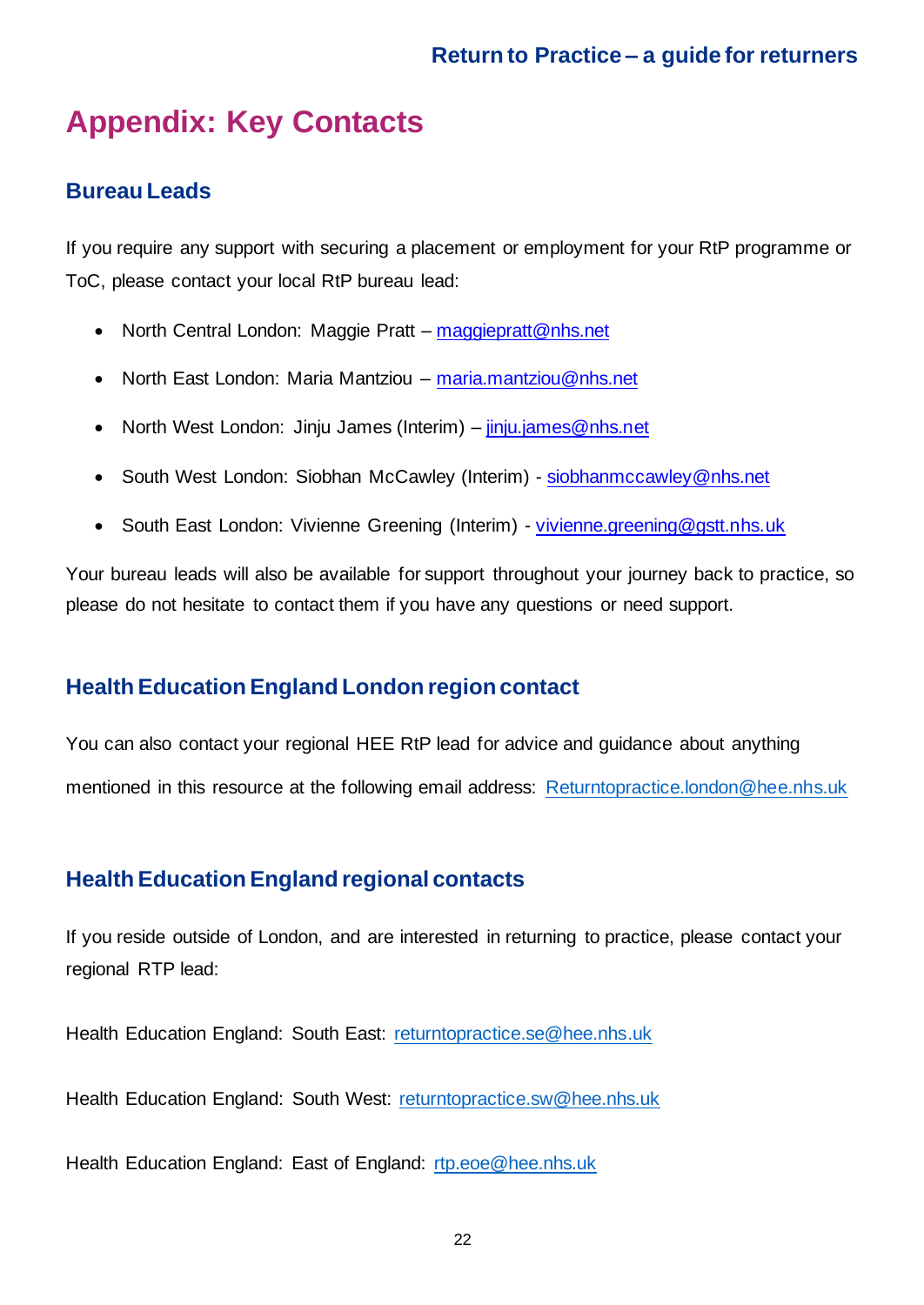Health Education England: North East and Yorkshire: [returntopractice.north@hee.nhs.uk](mailto:returntopractice.north@hee.nhs.uk)

Health Education England: North West: [returntopractice.nw@hee.nhs.uk](mailto:returntopractice.nw@hee.nhs.uk)

Health Education England: Midlands and East: [rtp.mids@hee.nhs.uk](mailto:rtp.mids@hee.nhs.uk)

#### <span id="page-22-0"></span>**University RtP Programme Leads**

For further information about the RtP programmes available in London, please contact

- University of Greenwich: Rona Dury and Teresa McMahon: fehhs-programmesupport@greenwich.ac.uk
- Kingston & St Georges University of London: Helen Freedman (nursing): h.freedman@sgul.kingston.ac.uk and Suzie Martin (general practice nursing): s.e.martin@sgul.kingston.ac.uk
- City University of London: Maria Lynch: maria.lynch@city.ac.uk
- University of Hertfordshire: Leigh Vincent: l.vincent4@herts.ac.uk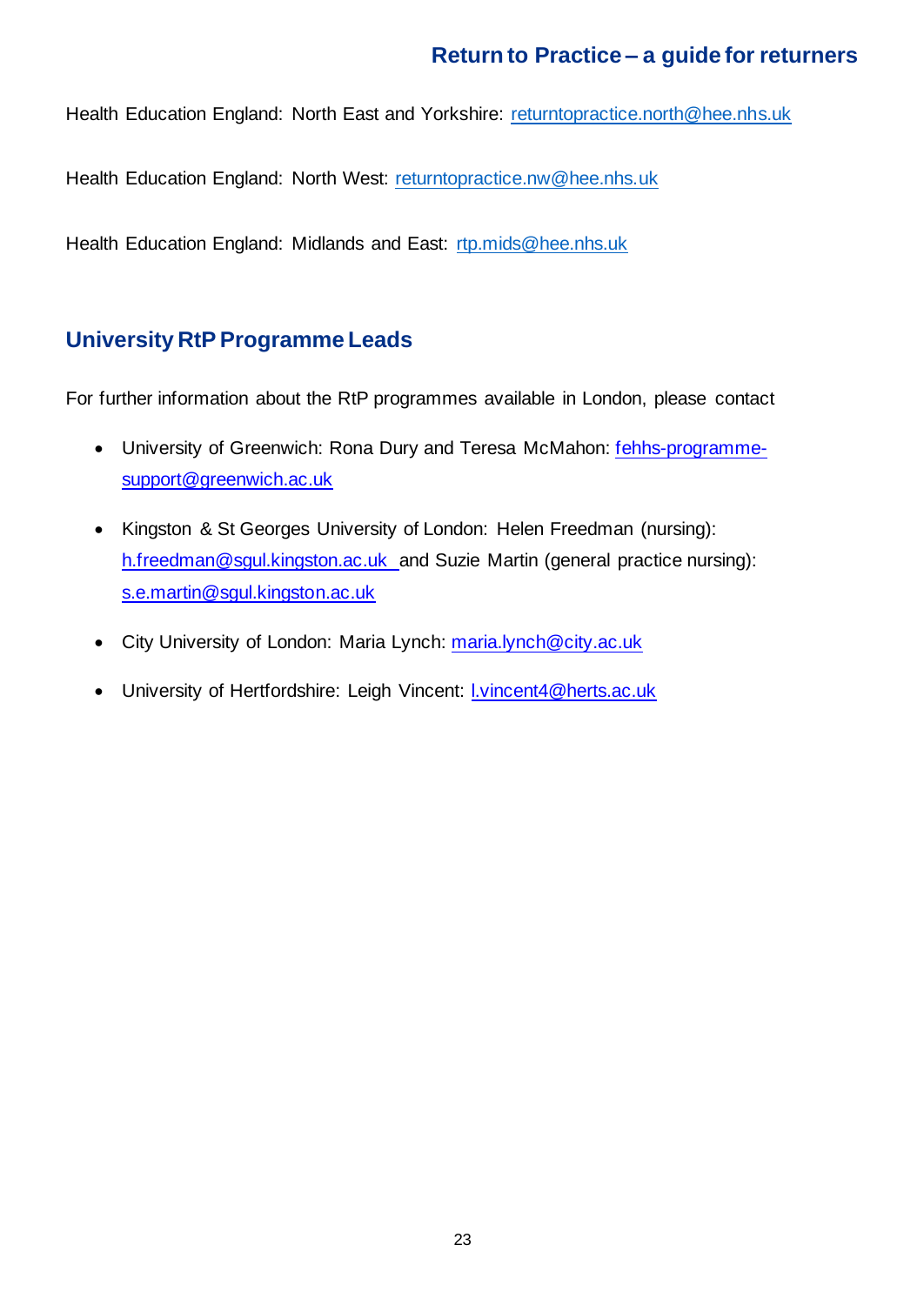# <span id="page-23-0"></span>**Appendix: Returner Case Studies**

#### <span id="page-23-1"></span>**Unpaid/voluntary placement return to practice case study: meet Kathleen**



#### **What attracted you to nursing when you first trained?**

It sounds like a cliche, but I really did always want to be a nurse and I couldn't imagine doing anything else!

#### **Why did you leave?**

Life had other plans and after ten years of nursing I left to look after my dad who was unwell.

Sadly, after some years my dad died but I wouldn't change my decision or the time I had with him. My children were young and needed me around so to accommodate them I became a Teaching Assistant.

#### **Why did you decide to return?**

When my youngest son went to high school, I had more scope to look at other avenues and I returned to the NHS as a Cancer Clinical Navigator which was a supportive role. I adored this job and although some things had changed in the NHS the fundamentals were reassuringly the same. Covid stopped us all in our tracks and once again I had a rethink. I missed being a nurse and I knew with my children growing I had more to give. It was now or never to complete a Return to Practice Course and thankfully I chose now.

#### **What were your biggest concerns about returning to nursing?**

My biggest concern was how would I fit it all in and keep the plates spinning. In reality, it worked out much better than I imagined. I worked two days per week in my normal job, two days on placement and I took one day annual leave.

#### **What support did you receive?**

I received a bursary towards expenses and my hospital trust also received a payment for supporting me in my placement. My colleagues were very supportive and encouraging. My lecturer was amazing, and the course was pitch perfect for my needs. As a group of returners, we supported each other really well and continue to do so.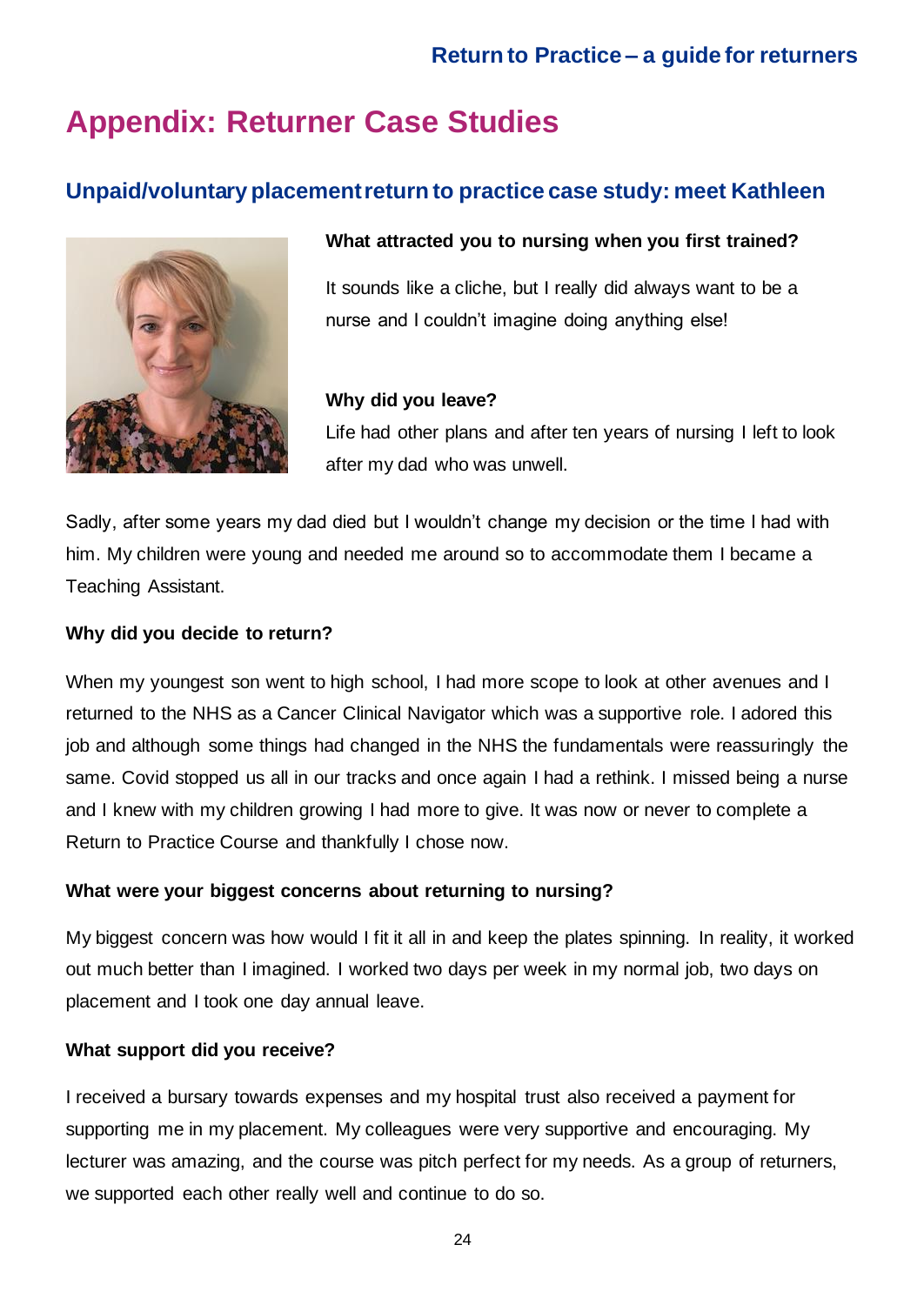#### **What advice would you give someone thinking of returning?**

The hardest part of the process for me was making my decision and establishing myself as a returner on placement. I was the first returner at my placement, so it took a little while to clarify what the expectations were for me as opposed to a nurse undertaking training for the first time. Taking the plunge and completing this course is one of the best decisions I have ever made. Returners have a wealth of experience and wisdom that employers are eager to have. Once a nurse always a nurse: if you think it's right for you, go for it!

#### <span id="page-24-0"></span>**Paid/employer led return to practice case study: meet Mary**



#### **What attracted you to nursing when you first trained?**

I had undertaken a Pre-nursing course at college after my A Levels - biology was a subject I enjoyed, and I wanted to enter a profession where I could help others. I wanted to make a difference in the society I lived in.

#### **Why did you leave nursing?**

After 10 years, working in acute hospital settings, I felt I needed to try other working opportunities. I was at a stage of my life where I didn't feel the NHS at that time was offering what I needed to be feel fulfilled in my role.

#### **Why did you decide to return?**

During the height of Covid and lockdown, I wanted to support the NHS, and it felt like the right time to complete the RtP programme.

#### **What were your biggest concerns?**

The role of IT in health care was my biggest worry as I knew how much computerisation had taken place since I left the NHS. I needn't have worried, as it was very much a normal way of working on the ward and the more you are exposed, the easier it becomes to use.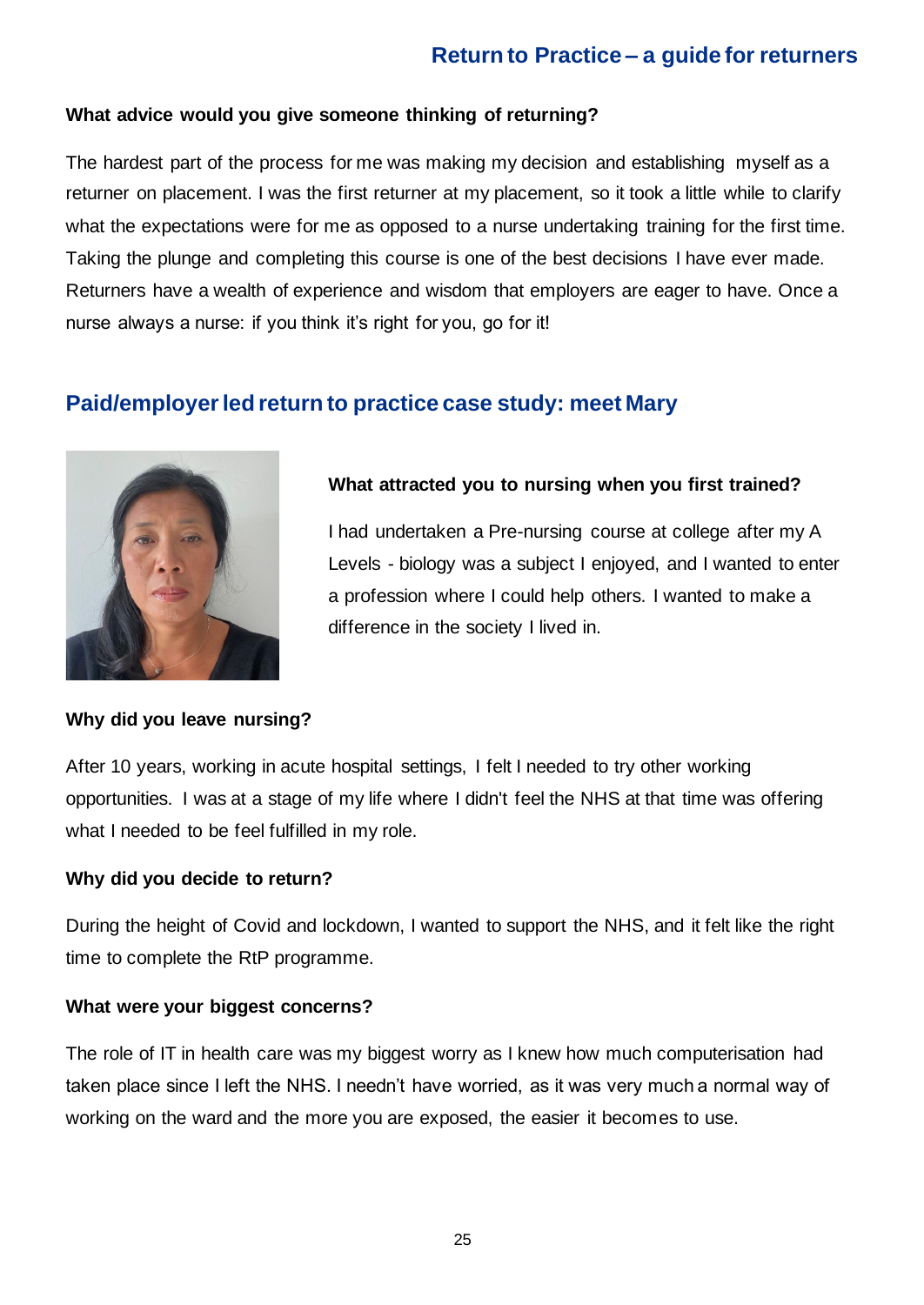#### **What support did you receive?**

The support from the RtP Course organiser was great and I gained an employer-led position within a month of my initial contact to City University.

#### **What advice would you give someone thinking of returning?**

I really enjoyed the course and although there were moments when I felt quite challenged, especially on a very busy cardiac ward in one of the most prestigious hospitals in the UK. The long day shifts were very tiring. I also found working full time quite a shock to the system, but I wouldn't have done it without the support of my family. The clinical placement element of the programme of 300+ hours is quite a task to achieve, however at the end of that, I felt like I was truly part of the team and I have established some wonderful relationships. I have personally got so much just by doing the course and I am looking forward to seeing what the future will bring.

#### <span id="page-25-0"></span>**Test of Competence case study: meet Sinead**



**What attracted you to Nursing when you first trained?** When I first trained, I wanted to have a really rewarding job, where I could help people as part of a team, contribute to making a difference to people's lives and feel a sense of achievement throughout my career. I also wanted to travel and see the world and nursing offered lots of opportunities to do that.

#### **Why did you leave?**

I left nursing when my part time role was assigned to a new full-time nurse, and then whilst not having a job I fell into the role of carer for my mother-in-law, whose health was deteriorating. It wasn't really a planned decision to leave but happened almost accidentally.

#### **Why did you decide to return?**

My mother-in-law passed away from Covid, and I had joined the temporary register during the pandemic but my mother-in-law's health prevented me from taking up a role. I wanted to return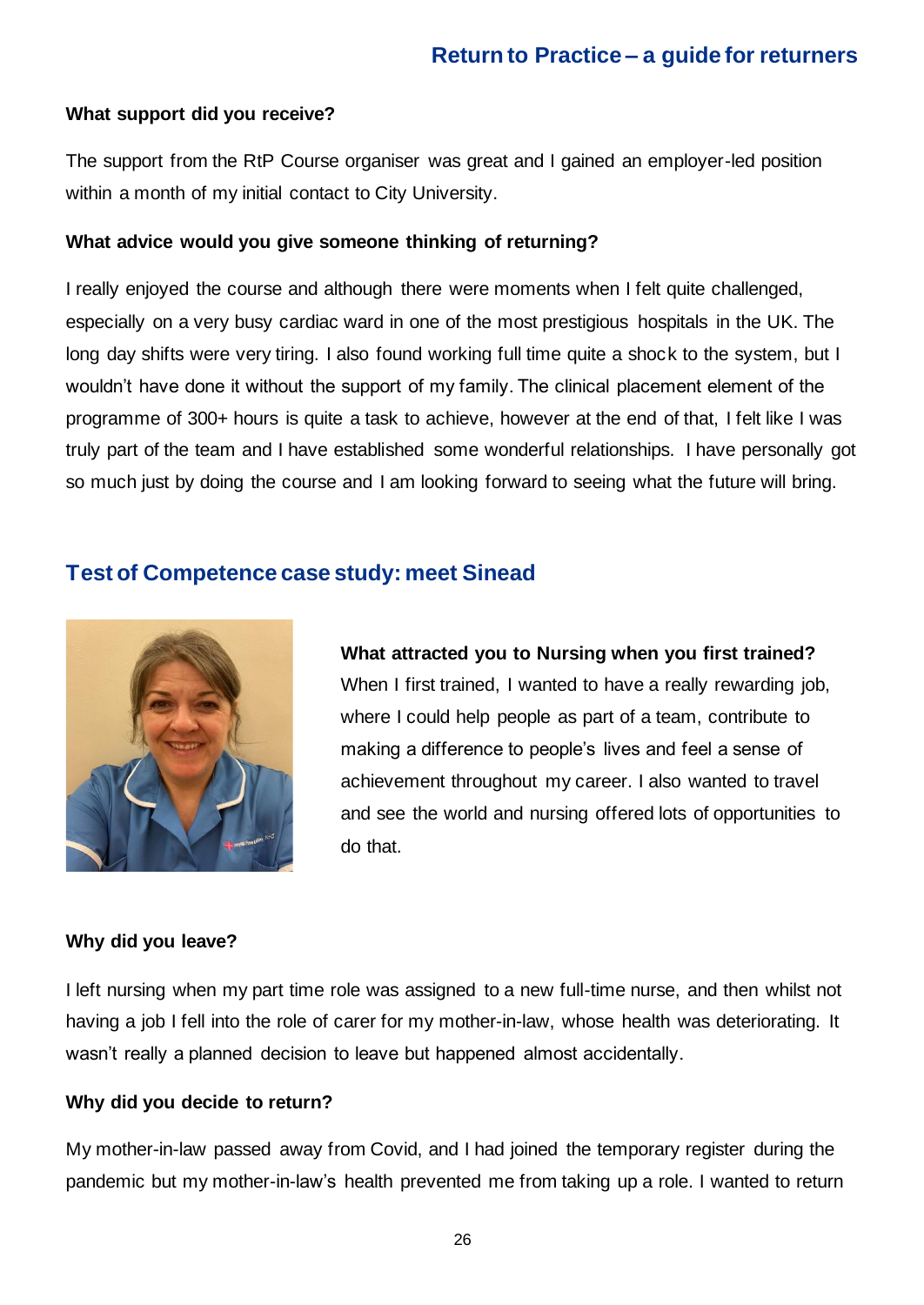to feel like I was making a difference and missed being part of a team and having patient interaction.

#### **What were your biggest concerns?**

Returning to nursing felt like a daunting process, a university course, unpaid placements, assignments, and what felt like a long period of time to get back on the register. I couldn't see how a return to nursing programme would work for me.

#### **What support did you receive?**

I was supported and guided through the process by Maggie Pratt, the Return to Practice Lead in North Central London, and had this simpler process of the Test of Competence explained and facilitated by the Royal Free. I prepared for the CBT myself but had a 2-week OSCE preparation course and several practical sessions which were invaluable prior to that exam. The support is ongoing in trying to help me find the ideal fit for my previous experience, I can't imagine how difficult this process would be trying to do it by yourself!

#### **What advice would you give someone thinking of returning?**

I would say seek support! This process can be simplified and if you are supported and guided by the right people getting back to a career you love can be faster and a lot easier than you might imagine. Nursing offers so many different roles and such varied career opportunities you can be back doing a job you love in a short space of time, stop thinking about it and get the process started!!